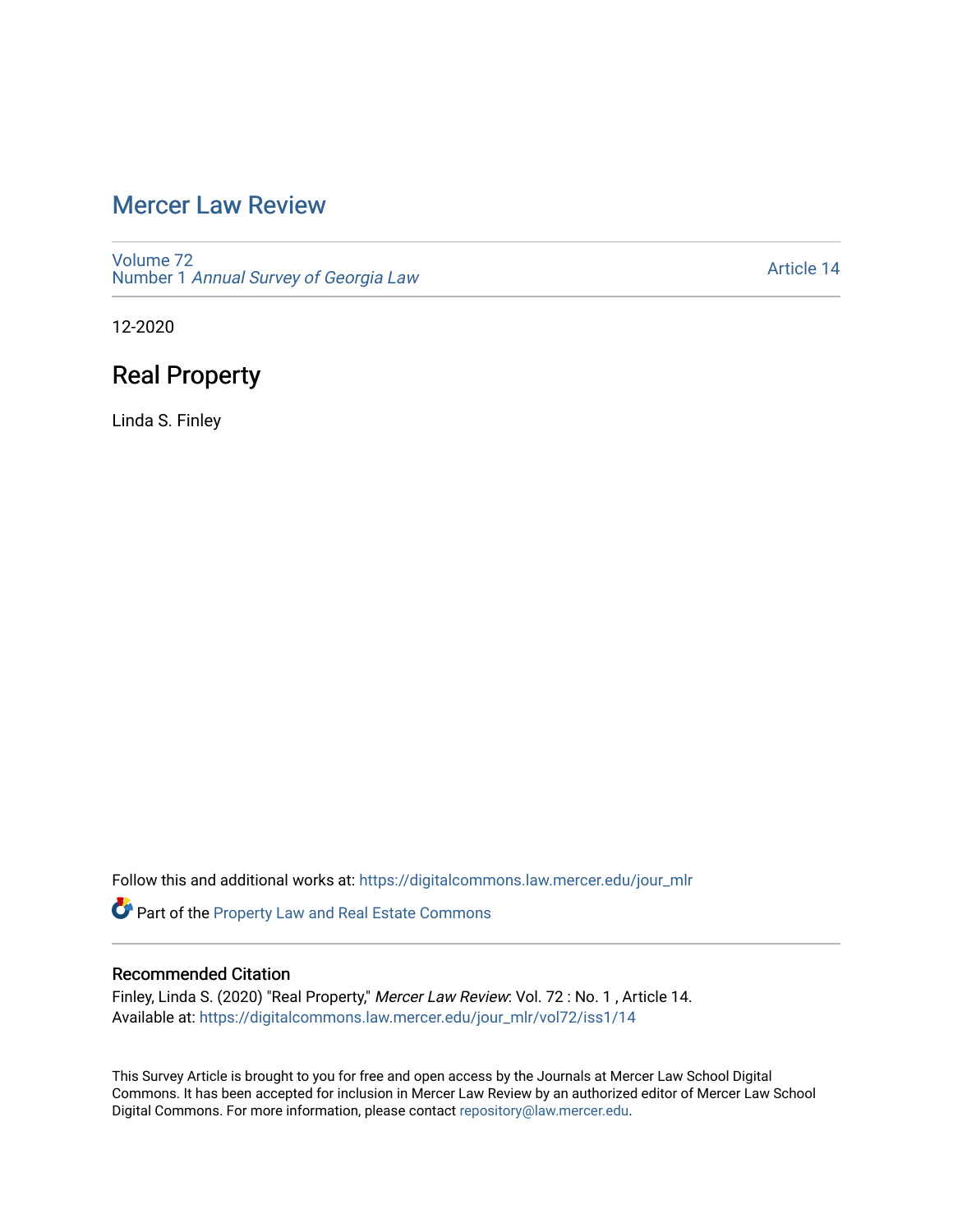# **Real Property**

## **by Linda S. Finley[\\*](#page-1-0)**

#### I. INTRODUCTION

This Article surveys developments in Georgia real property law between June [1](#page-1-1), 2019, and May  $31, 2020$ .<sup>1</sup> Of course, the Survey became significantly different from previous years as a result of the COVID-19 pandemic. The Supreme Court of Georgia issued emergency rules and procedures resulting in the shutdown of many courts and most assuredly the slowdown of every court. Nevertheless, the Survey is the result of a review of appellate court decisions rendered during the survey period as well as legislation and other mandates promulgated during the period which affects real property law and practice.

#### II. LEGISLATION

The Georgia General Assembly convened its first session on January 13, 2020. Little did anyone know that on March 14, 2020, the Legislature would be forced to suspend its sessions and otherwise limit legislative activity for twelve weeks due to the COVID-19 pandemic. The Legislature did not reconvene until June 16, 2020, and completed its session on June [2](#page-1-2)6, 2020.<sup>2</sup>

On March 14, 2020, Georgia Governor Brian Kemp issued an Executive Order declaring a Public Health State of Emergency in Georgia.[3](#page-1-3) The pandemic created the necessity for virtual meetings, working remotely, and even virtual real estate closings. Prior to the

<span id="page-1-0"></span><sup>\*</sup> Shareholder, Baker, Donelson, Bearman, Caldwell & Berkowitz, PC. Mercer University (B.A., 1978); Mercer University School of Law (J.D., 1981). Member, State Bar of Georgia and Florida; United States District Courts for the Northern District of Georgia, Middle District of Georgia, Southern District of Georgia, Northern District of Florida and Middle District of Florida, United States Court of Appeals for the Eleventh Circuit; Supreme Court of the United States; The author wishes to give special thanks to Beatrice "Teta" Bacilieri for handling the many administrative tasks necessary to bring this survey article to print.

<span id="page-1-3"></span><span id="page-1-2"></span><span id="page-1-1"></span><sup>&</sup>lt;sup>1</sup> For an analysis of real property law during the prior survey period, see Linda S. Finley, *Real Property*, *Annual Survey of Georgia Law*, 71 MERCER L. REV. 241 (2019).

<sup>2</sup> State Bar of Georgia (2020) Legislative Update, Day 29-40 (2020).

<sup>3</sup> State of Georgia Executive Order No. 03.14.20.01 (2020).

<sup>255</sup>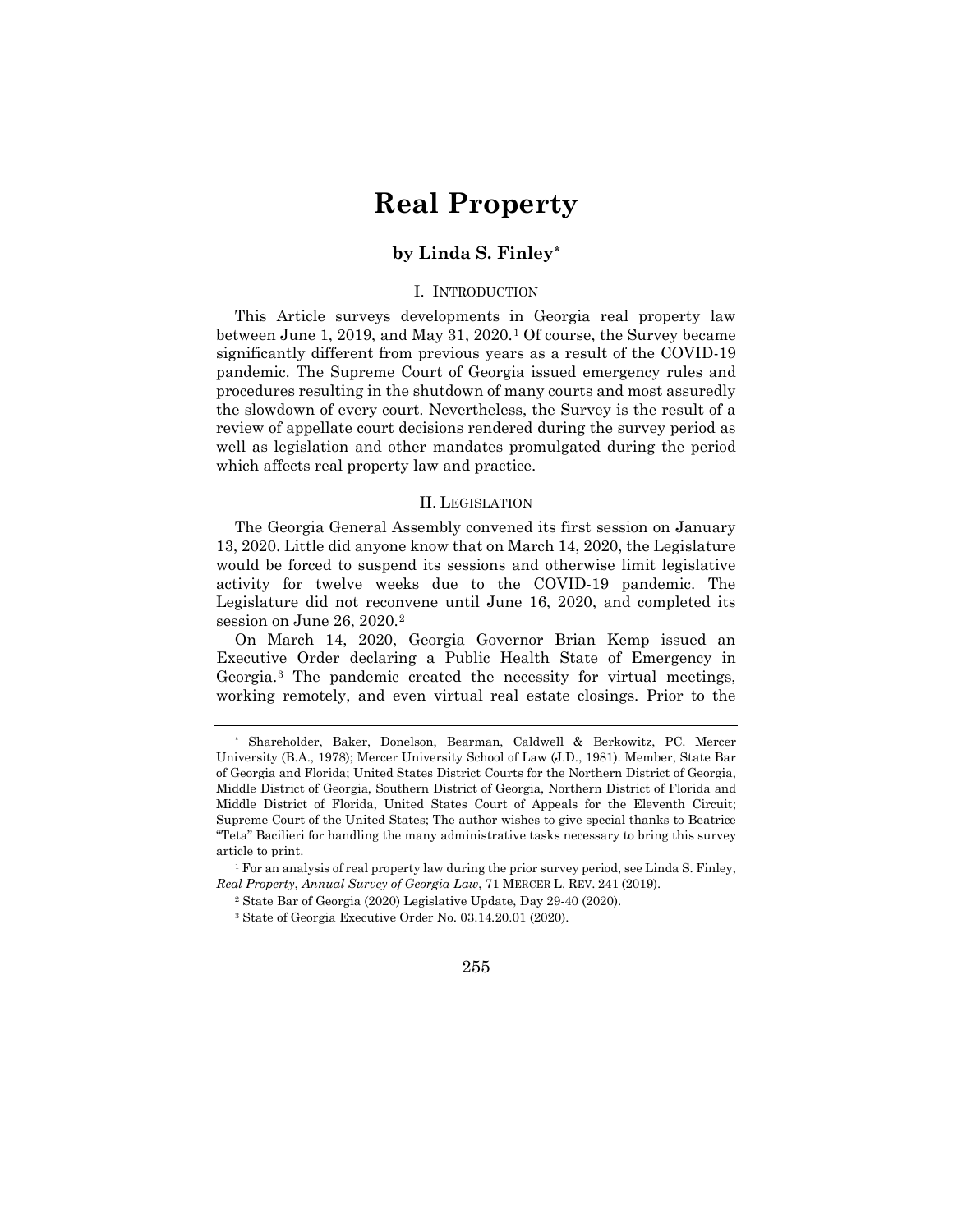shuttering of most businesses, including law firms, Georgia law required "in person"[4](#page-2-0) notarization.[5](#page-2-1) Although House Bill 785[6](#page-2-2) established a protocol for remote online notarization, the bill did not pass out of legislative committee. COVID-19 changed that. On March 31, 2020, Governor Kemp issued an Executive Order pertaining to execution of documents, suspending the requirement under Georgia law that formal witnessing of documents used in real estate transactions (including that of a notary) must be executed in person.[7](#page-2-3) The Executive Order temporarily allows attestation of recordable instruments, that under statute must be executed in the physical presence of a notary to allow the executor to be in one location, and a witness, and the notary in another location through the use of real-time audio video communication that "allows [all] parties to communicate simultaneously with each other by sight and sound."[8](#page-2-4) Later, as it became apparent that the pandemic was going to last longer than expected, the Governor extended the Public Health State of Emergency[9](#page-2-5) and issued an Executive Order "Allowing Remote Notarization and Attestation," which expanded the prior order allowing attestation outside the presence of a notary and/or witness to other legal documents and sets out five requirements for proper virtual notarization.[10](#page-2-6) Specifically, this Executive Order requires: (1) That the audio-video communication technology allows simultaneous (real-time) communication among the individual signing the document (the signer), the witness(es) and/or the notary public by sight and sound; (2) that the notary is either a Georgia licensed attorney or operating under the supervision of a Georgia attorney; (3) that the signer presents evidence of identity during the live session; (4) that the notary is physically located in the state of Georgia; and (5) that the signer transmits a copy of the signed document to the notary on the same date it was executed, and that the notary, and witness execute the document on the same day that the signer executes the document.<sup>[11](#page-2-7)</sup>

<sup>4</sup> O.C.G.A. § 44-2-1 (2020).

<sup>5</sup> O.C.G.A. § 45-17-1 (2020).

<span id="page-2-6"></span><span id="page-2-5"></span><span id="page-2-4"></span><span id="page-2-3"></span><span id="page-2-2"></span><span id="page-2-1"></span><span id="page-2-0"></span><sup>6</sup> Ga. H.R. Bill 785, Reg. Sess. (2020); Thrash, Mo, Legislative Newsletter, Mortgage Bankers Association of Georgia, June 30, 2020.

<sup>7</sup> State of Georgia Executive Order No. 03.31.20.01 (2020).

<sup>9</sup> State of Georgia Executive Order No. 04.08.20.02 (2020).

<sup>10</sup> State of Georgia Executive Order No. 04.09.20.01 (2020).

<span id="page-2-7"></span><sup>&</sup>lt;sup>11</sup> *Id.*, See also https://www.gabar.org/COVID-19\_remote\_notarization.cfm.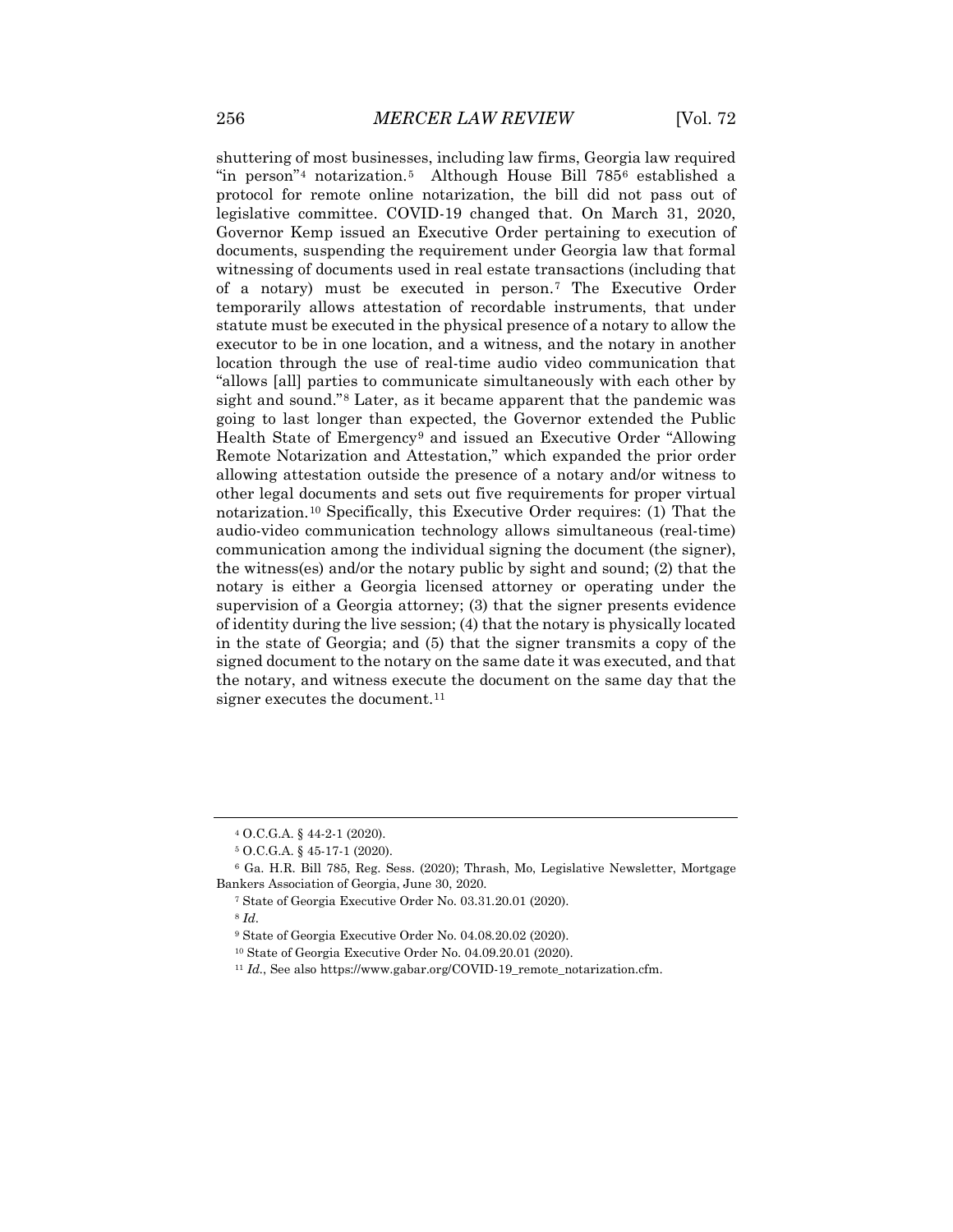#### III. CONDEMNATION AND EMINENT DOMAIN[12](#page-3-0)

In *Torres v. City of Jonesboro*,<sup>[13](#page-3-1)</sup> the Georgia Court of Appeals considered whether the trial court erred in holding that the appellants (Torres) failed to prove the amount of attorney's fees they incurred in defending a condemnation action they alleged was abandoned by the City of Jonesboro (City).[14](#page-3-2) Through two condemnation actions, the City took Torres's property. Torres fought the fact of the taking and the City voluntarily dismissed the cases.[15](#page-3-3) Consequently, citing O.C.G.A. § 22-1-12(2),<sup>[16](#page-3-4)</sup> Torres moved for attorney's fees and costs.<sup>[17](#page-3-5)</sup> Torres's counsel attached affidavits and billing records; court reporter bills; and bills and affidavits of an appraiser to the motion for fees and costs. Torres's fee expert testified that the attorney's fees, appraisal fees, and costs, which totaled \$51,206.15, were reasonable. During the City's cross-examination, Torres's expert testified the basis for his testimony consisted of a review of the billing statements and affidavits. When testimony concluded, the City moved to strike the expert's testimony claiming it was hearsay. The trial court agreed and denied Torres's attorney's fees motion by finding that without the expert's testimony, Torres failed to present evidence as to the amount of fees.[18](#page-3-6)

On appeal, the court of appeals held that the City's motion to strike the expert testimony was not a proper objection to the hearsay because it was only raised after Torres had rested.<sup>[19](#page-3-7)</sup> The court held that "[a] noncontemporaneous motion to strike is not 'a procedural tool to object to evidence, except in those limited instances where the evidence was inadmissible because it was obtained in violation of a criminal defendant's constitutional rights.'"[20](#page-3-8) The court vacated the judgment and remanded the case back to the trial court.[21](#page-3-9)

<span id="page-3-0"></span><sup>12</sup> This section was co-authored by Ivy N. Cadle and Lauren D. Brooks. Mr. Cadle is a shareholder in the law office of Baker, Donelson, Bearman, Caldwell & Berkowitz, P.C., Macon, Georgia and an Adjunct Professor of Law at Mercer University School of Law. Mercer University School of Law (J.D. 2007); University of Georgia (MAcc. 2002); University of Georgia (B.S. 2000); CPA, 2008. Mrs. Brooks is an associate in the law office of Baker, Donelson, Bearman, Caldwell & Berkowitz, P.C., Tallahassee, Florida.; Levin College of Law, University of Florida (J.D. 2013), Clemson University, (B.S. 2004).

<span id="page-3-1"></span><sup>13</sup> 354 Ga. App. 874, 842 S.E.2d 75 (2020).

<span id="page-3-2"></span><sup>14</sup> *Id.* at 874–75, 842 S.E.2d at 76.

<span id="page-3-3"></span><sup>15</sup> *Id*. at 875, 842 S.E.2d at 76.

<sup>16</sup> O.C.G.A. § 22-1-12(2) (2020).

<span id="page-3-5"></span><span id="page-3-4"></span><sup>17</sup> *Torres*, 354 Ga. App. at 875, 842 S.E.2d at 76.

<sup>18</sup> *Id*. at 875–76, 842 S.E.2d at 76–77.

<span id="page-3-7"></span><span id="page-3-6"></span><sup>19</sup> *Id*. at 876–77, 842 S.E.2d at 77.

<span id="page-3-9"></span><span id="page-3-8"></span><sup>20</sup> *Id*.

<sup>21</sup> *Id*.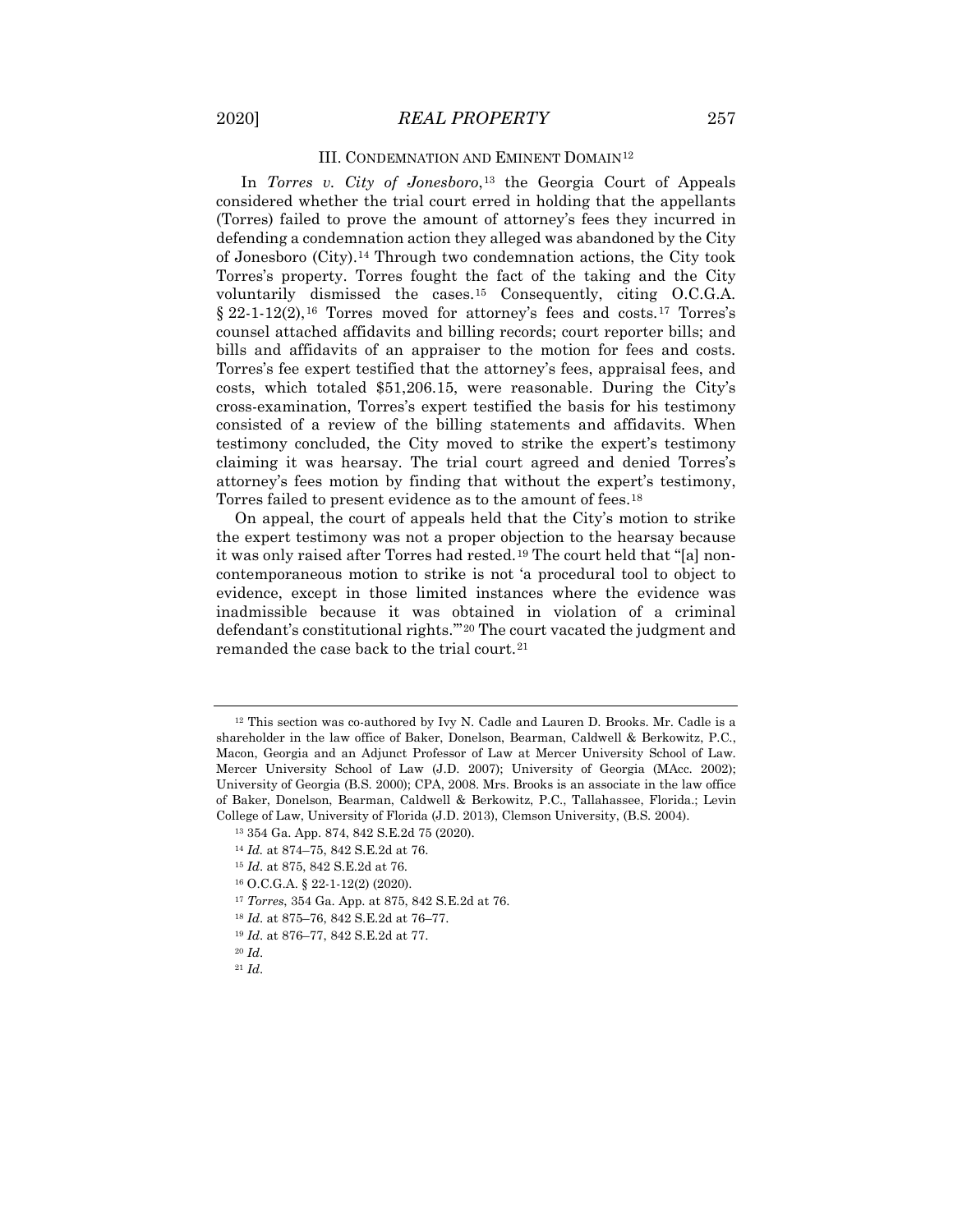In *Department of Transportation v. Szenczi*,<sup>[22](#page-4-0)</sup> the Georgia Court of Appeals held that an O.C.G.A. § 9-11-60(b)<sup>[23](#page-4-1)</sup> motion attacking service of process must be filed in conjunction with a notice of appeal.[24](#page-4-2) Appellee and Condemnee Szenczi challenged service under O.C.G.A. § 32-3-8(b)[25](#page-4-3) and argued The Department of Transportation (DOT) should effectuate service of process on the probate court or guardian because Szenczi claimed a disability.[26](#page-4-4)

On December 9, 2013, DOT filed a petition for condemnation of real property for 0.674 acres of property, including that of Szenczi, and paid \$30,150 as its estimate of just and adequate compensation into the registry of the trial court. Per the sheriff's return of service, a deputy sheriff personally served Szenczi with the petition on December 16, 2013. Four months later, the trial court entered a judgment finding no condemnee appealed DOT's estimate of compensation within the required thirty-day period.[27](#page-4-5)

On April 23, 2014, an attorney representing Szenczi filed a notice of appeal contesting the amount of compensation paid by DOT. On May 22, 2014, Szenczi's son, claiming to be his father's "attorney-in-fact" and represented by his father's attorney, also filed a notice of appeal.[28](#page-4-6) Months later, on September 5, 2014, Szenczi filed a motion to set aside the final order under O.C.G.A. § 9-11-60(d),<sup>[29](#page-4-7)</sup> arguing that DOT's negotiations with Szenczi's son made them aware Szenczi was disabled and being represented by his son.[30](#page-4-8) Because of that knowledge, Szenczi argued that DOT should have served Szenczi and his son.[31](#page-4-9) In its defense, DOT offered an affidavit from the deputy who served Szenczi, stating that Szenczi, "identified himself . . . and was able to communicate in an appropriately responsive manner. [Other than] being in a wheelchair, Mr. [Szenczi] did not appear to me to be laboring under any disability.<sup>"[32](#page-4-10)</sup>

After two hearings on the matter, the trial court cited the deputy's observation of Szenczi in a wheelchair and found "Szenczi was laboring under 'any disability whatsoever' [per] O.C.G.A. § 32-3-8(b) and, thus, the

<span id="page-4-0"></span><sup>22</sup> 354 Ga. App. 855, 841 S.E.2d 228 (2020).

<span id="page-4-1"></span><sup>23</sup> O.C.G.A. § 9-11-60(b) (2020).

<span id="page-4-2"></span><sup>24</sup> *Szenczi*, 354 Ga. App. at 858, 841 S.E.2d at 231.

<span id="page-4-4"></span><span id="page-4-3"></span><sup>25</sup> O.C.G.A. § 32-3-8(b) (2020).

<sup>26</sup> *Szenczi*, 354 Ga. App. at 855, 841 S.E.2d at 229.

<span id="page-4-6"></span><span id="page-4-5"></span><sup>28</sup> *Id.* at 856, 841 S.E.2d at 229–30.

<sup>29</sup> O.C.G.A. § 9-11-60(d) (2020).

<span id="page-4-9"></span><span id="page-4-8"></span><span id="page-4-7"></span><sup>30</sup> *Szenczi*, 354 Ga. App. at 856, 841 S.E.2d at 230.

<span id="page-4-10"></span><sup>31</sup> *Id.*

<sup>32</sup> *Id.*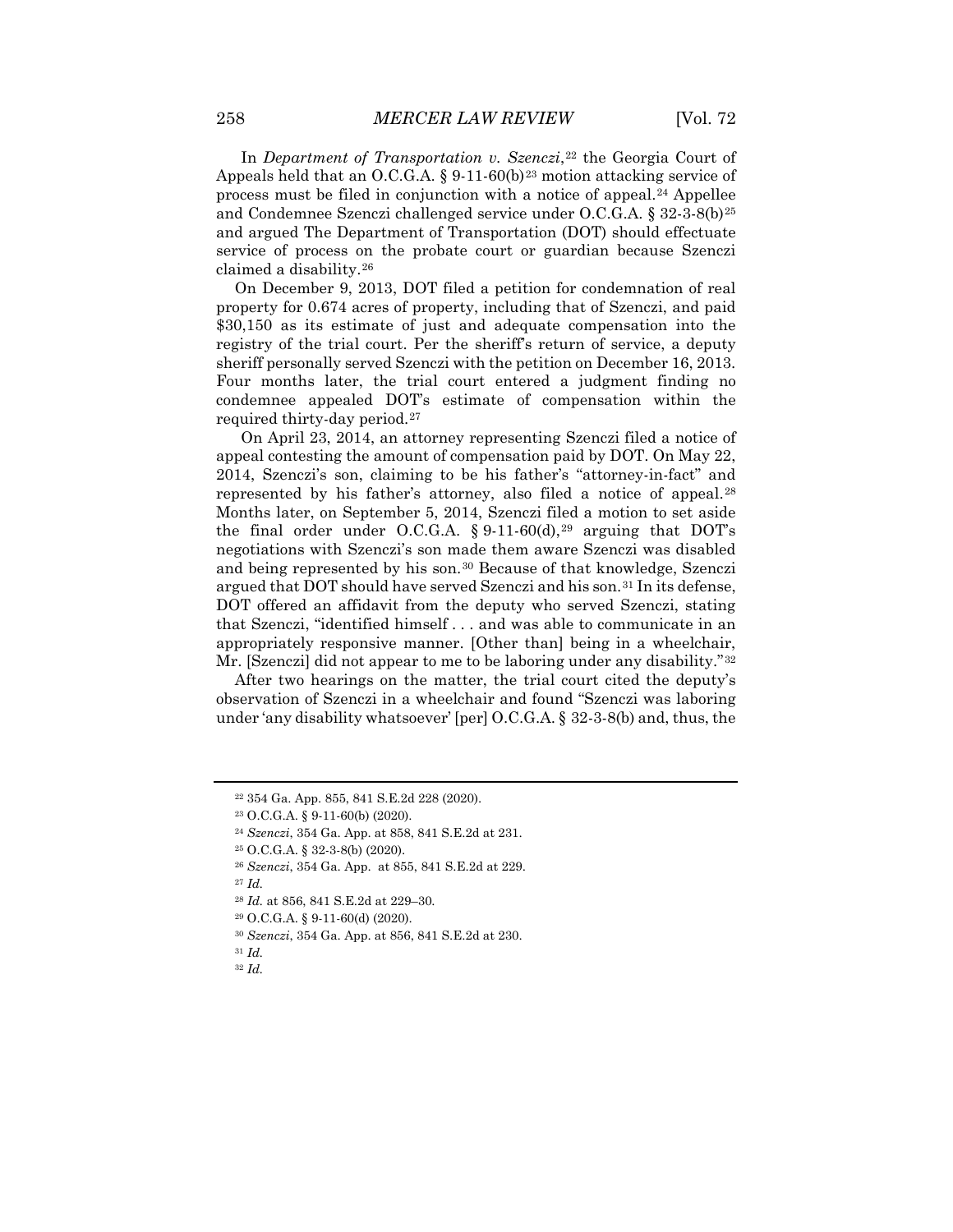DOT was required to have served the probate court of the county in addition to serving Szenczi personally."[33](#page-5-0)

On appeal, the court opined that a defense of insufficiency of process or insufficiency of service of process is waived if it is not made by motion or included in a responsive pleading, and Szenczi's notice of appeal failed to plead defective service or mention service at all.[34](#page-5-1) The court further explained that because Szenczi failed to plead improper service in the notice of appeal and he did not file his O.C.G.A. § 9-11-60(b) motion with his untimely notice of appeal (instead, he filed the motion three months later), Szenczi waived the issue of improper service.<sup>[35](#page-5-2)</sup> The court reversed the judgment setting aside the final order.[36](#page-5-3)

In *Troup County v. Mako Development*,<sup>[37](#page-5-4)</sup> the Georgia Court of Appeals addressed three key issues: (1) Did the trial court erroneously instruct the jury on consequential damages? (2) Did the trial court improperly allow the jury to hear evidence of a "runway protection zone?" (3) Did the trial court properly refuse to award attorney fees sought by Mako?[38](#page-5-5)

Before Troup County (County) sought to expand its airport, Mako owned a 4.41-acre tract near the end of a runway. In August of 2015, the County sought to extend that runway towards Mako's property. To facilitate the runway extension, the County took an avigation easement over the entire 4.41 acre property so airplanes could fly low over Mako's property to land on the extended runway. Claiming the area protected by the avigation easement was from 725 to 740 feet, the County sought to pay \$4,500. However, after the taking, the County entered Mako's property to remove twenty-two trees the County claimed encroached on the airspace protected by the avigation easement.[39](#page-5-6)

Mako timely filed a notice of appeal of the declaration and petition of taking, invoking its right to a jury trial to determine the amount of just and adequate compensation. At trial, both parties hired expert appraisers to testify on the appropriate amount of compensation for the condemned property. The County's appraiser valued the property at \$149,738 before the condemnation and \$145,246 after the condemnation, attributing the \$4,492 reduction in value to the direct taking of the avigation easement. The County's appraiser testified there were no consequential damages to the remainder of the property. Mako's

<span id="page-5-0"></span><sup>33</sup> *Id.* 

<span id="page-5-1"></span><sup>34</sup> *Id.* at 857, 841 S.E.2d at 231.

<span id="page-5-3"></span><span id="page-5-2"></span><sup>35</sup> *Id*.

<span id="page-5-4"></span><sup>37</sup> 352 Ga. App. 366, 835 S.E.2d 44 (2019), *cert. denied* (June 1, 2020).

<span id="page-5-5"></span><sup>38</sup> *Id*. at 366, 835 S.E.2d at 46.

<span id="page-5-6"></span><sup>39</sup> *Id*. at 366, 835 S.E.2d 46–47.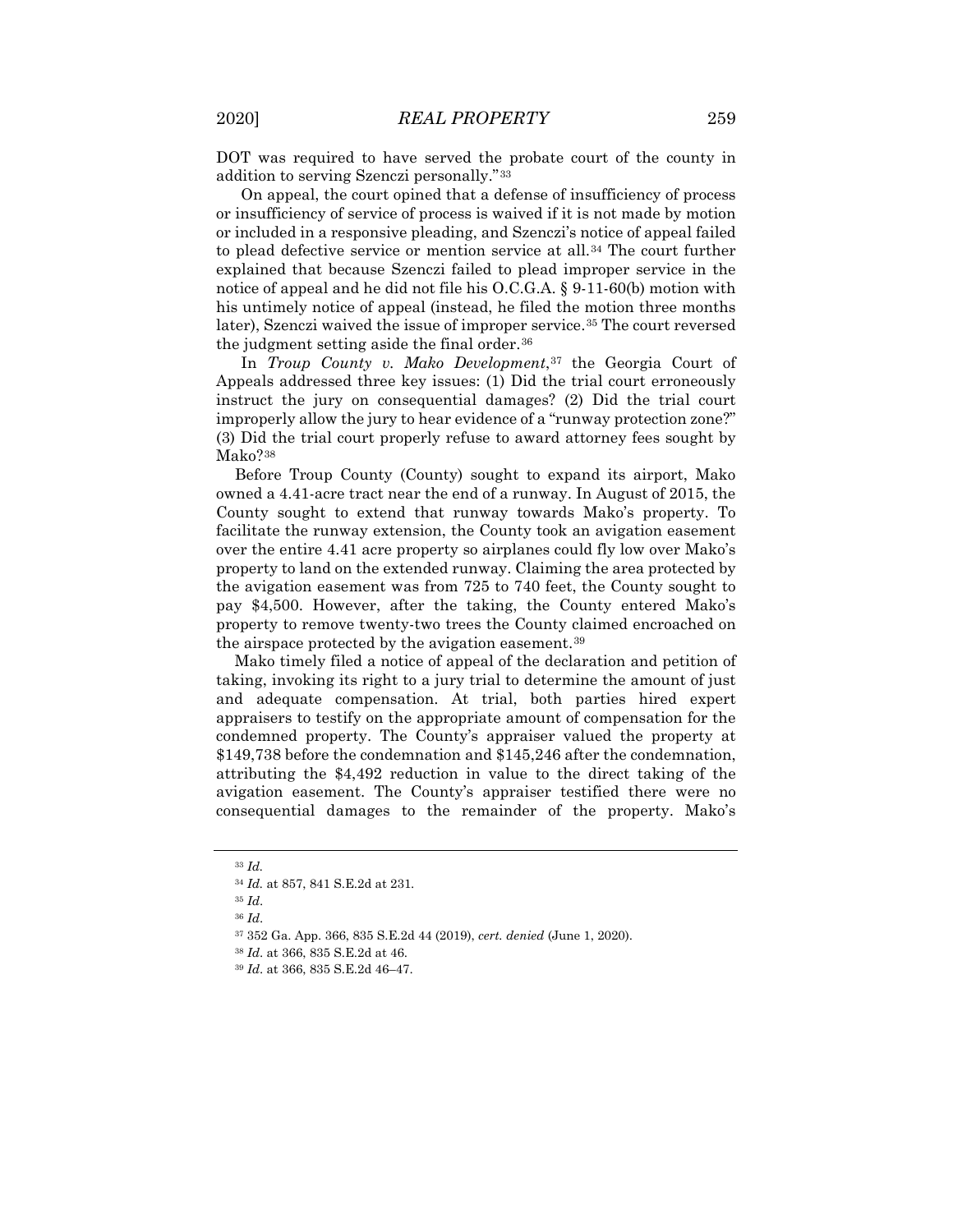appraiser testified the property was worth \$1,102,500 before the condemnation and \$705,600 afterward, for a total reduction in value of \$396,900. Mako's appraiser attributed \$220,500 of that loss to the direct taking of the easement and the remaining \$176,400 as consequential damages to the remainder of the property.[40](#page-6-0)

"Over the County's objection, the trial court instructed the jury to consider both direct and consequential damages."[41](#page-6-1) Direct damages were defined by the trial court as damage "'to the property actually taken,' meaning 'the actual value of the loss.'"[42](#page-6-2) The trial court then

defined consequential damages as damage to, "the property the owner has left after the part the Condemnor takes or uses is subtracted," meaning "the difference between the value of the remaining property immediately before the taking and its value after the taking" or "the decrease, if any, in the fair market value of this remainder in its circumstance just prior to the time of the taking compared with its fair market value in its new circumstances just after the time of the taking."[43](#page-6-3)

The County claimed Mako's appraiser was in error because he should have only valued the easement taken instead of valuing the easement taken and assigning a consequential damage to the property below.<sup>[44](#page-6-4)</sup> However, the court held that the jury instruction was harmless because the facts and circumstances surrounding the verdict indicated there was no double recovery.[45](#page-6-5)

Second, the County argued that evidence of a runway protection zone was irrelevant and improperly confused the jury.<sup>[46](#page-6-6)</sup> In response, the court explained a jury is allowed to consider all elements reasonably affecting value and the runway protection zone, set forth in compliance with local ordinances and Federal Aviation Administration regulations, restricted the uses of certain parts of the property[.47](#page-6-7) Specifically, no hazardous materials could be stored and no facilities where people would gather could be constructed within 1,700 feet of the end of a runway.<sup>[48](#page-6-8)</sup> Because of the extended runway, the protection zone encroached into Mako's property after the taking.[49](#page-6-9) Because this incursion plainly limited

<span id="page-6-1"></span><span id="page-6-0"></span><sup>41</sup> *Id*.

<span id="page-6-2"></span><sup>42</sup> *Id*.

<span id="page-6-4"></span><span id="page-6-3"></span><sup>43</sup> *Id*.

<span id="page-6-9"></span><span id="page-6-8"></span><span id="page-6-7"></span><sup>49</sup> *Id*.

<span id="page-6-6"></span><span id="page-6-5"></span> *Id.* at 371, 835 S.E.2d at 49. *Id*. at 372, 835 S.E.2d at 49–50. *Id*., 835 S.E.2d at 50. <sup>47</sup> *Id*. *Id*. at 373, 835 S.E.2d at 50.

<sup>40</sup> *Id*. at 367–68, 835 S.E.2d 47.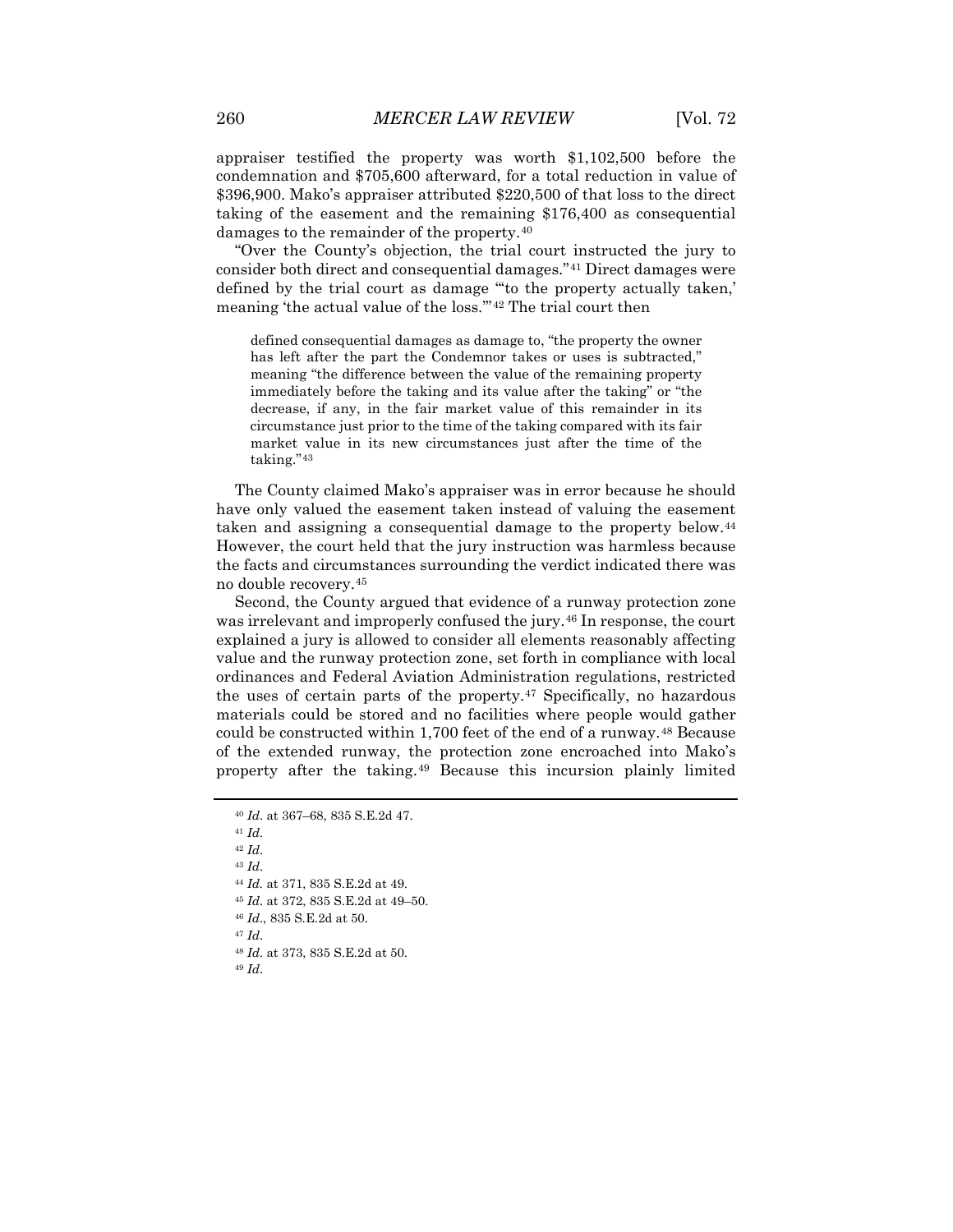potential uses of Mako's property, the court held evidence of the existence of the runway protection zone was relevant and admissible and did not unfairly confuse the jury as to what they were supposed to be evaluating.<sup>[50](#page-7-0)</sup>

Finally, as it concerned Mako's claim for attorney's fees pursuant to  $O.C.G.A. \S 9.15.14<sup>51</sup>$  $O.C.G.A. \S 9.15.14<sup>51</sup>$  $O.C.G.A. \S 9.15.14<sup>51</sup>$  the court held the trial court did not abuse its discretion by refusing to award attorney's fees based on Mako's claim the County's appraisal was fundamentally flawed.[52](#page-7-2) Instead, the court noted the four alleged flaws in the County's appraisal and reviewed the conflicting evidence the County presented to support its appraisal.<sup>[53](#page-7-3)</sup> Explaining that "even if the County's appraisal resulted in a rather lowball amount, there was at least some factual evidence to support" the County's position on each of the points.[54](#page-7-4) Accordingly, the court held the trial court did not abuse its discretion by denying Mako's claim for attorney's fees and affirmed the final judgment.[55](#page-7-5)

#### IV. EASEMENTS, COVENANTS AND BOUNDARIES<sup>[56](#page-7-6)</sup>

Easements and declarations of covenants can be affirmative or negative. Both are methods of granting certain rights in connection with the property while retaining title to the land. However, easements are usually affirmative, giving the holder the right to use someone else's land for a specified purpose. Alternatively, covenants are usually negative, limiting what the burdened party can do on their own land. On the other hand, boundary line disputes arise if there is some question as to the legal boundaries of the property.

*Sorrow v. 380 Properties, LLC*,<sup>[57](#page-7-7)</sup> concerns creation and abandonment of easements. The evidence showed that Sorrow lived on the south side of an alley that was adjacent to property she had owned since 1990. 380 Properties (Plaintiff) purchased property on the north side of the alley in 2013. Plaintiff brought suit against Sorrow after she refused to remove a make-shift garage, rocks, trees, and shrubs that blocked the alleyway to the street. Sorrow counterclaimed alleging that Plaintiff had abandoned

<span id="page-7-0"></span><sup>50</sup> *Id*. at 373, 835 S.E.2d at 50–51.

<sup>51</sup> O.C.G.A. § 9-15-14 (2020).

<sup>52</sup> *Troup County*, 352 Ga. App. at 374, 835 S.E.2d at 51.

<sup>54</sup> *Id*. at 375, 835 S.E.2d at 52.

<sup>55</sup> *Id*. at 376, 835 S.E.2d at 52.

<span id="page-7-7"></span><span id="page-7-6"></span><span id="page-7-5"></span><span id="page-7-4"></span><span id="page-7-3"></span><span id="page-7-2"></span><span id="page-7-1"></span><sup>56</sup> This section was authored by Linda Finley and Tanisha Pinkins, Associate, Baker, Donelson, Bearman, Caldwell & Berkowitz, PC. Buffalo State College (B.A., 2010; B.S., 2010); Emory University School of Law (J.D., 2016). Member, State Bar of Georgia, Supreme Court of Georgia, United States District Court for the Northern District of Georgia.

<sup>57</sup> 354 Ga. App. 118, 840 S.E2d 470 (2020).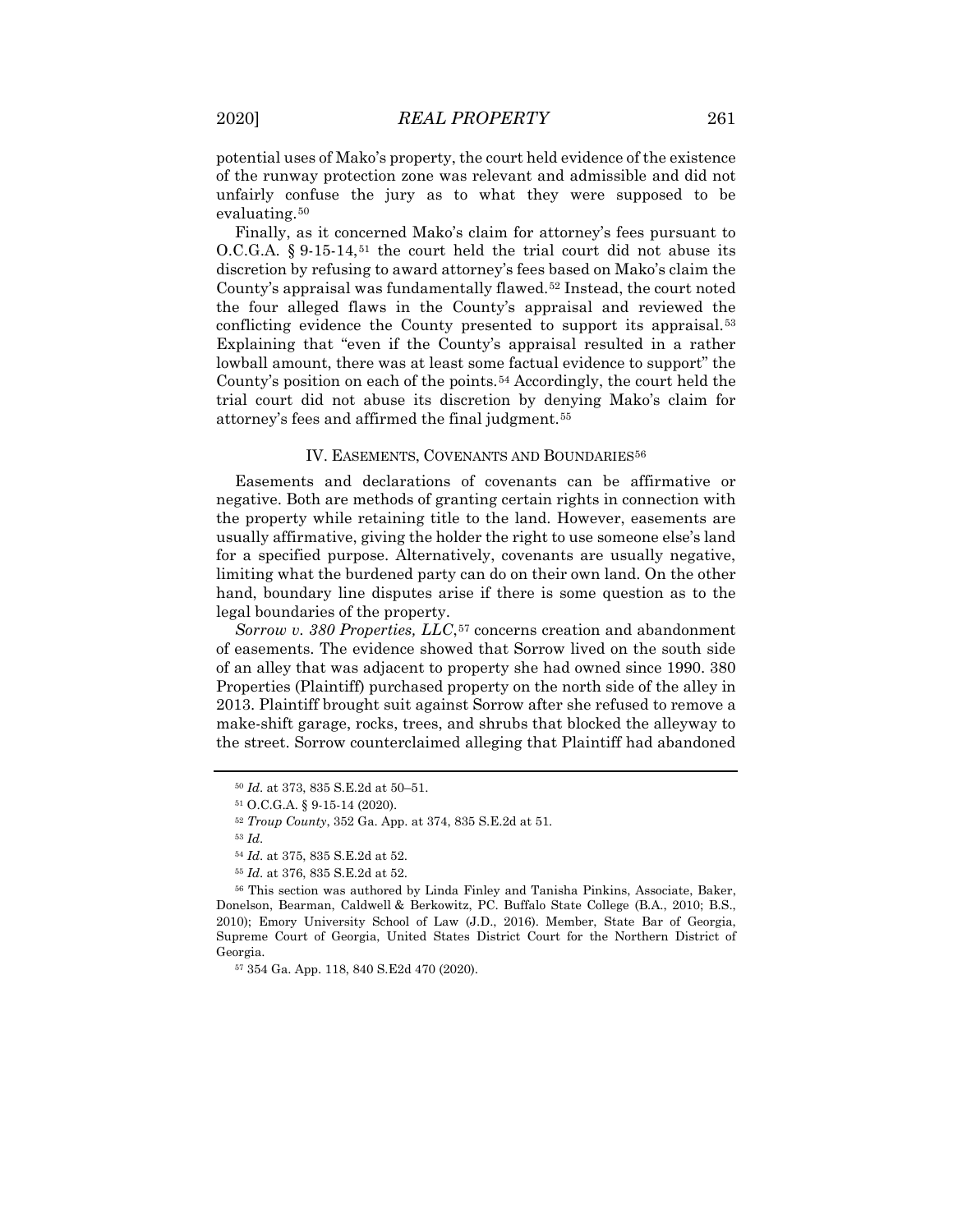its easement rights to one portion of the alley and that she had obtained a prescriptive easement regarding a second portion.[58](#page-8-0)

The trial court granted partial summary judgment to Plaintiff, finding that there was no authority for Sorrow's claim of partial abandonment and that her evidence of non-use was insufficient.<sup>[59](#page-8-1)</sup> The court denied the parties' other cross motions for summary judgment on the Plaintiff's affirmative defense that Sorrow was not entitled to relief under an "unclean hands" theory.<sup>[60](#page-8-2)</sup> Sorrow appealed and Plaintiff filed a cross-appeal on the denial of its own motions.[61](#page-8-3)

On appeal, Sorrow argued that the trial court erred in concluding that Plaintiff had not partially abandoned the alleyway.<sup>[62](#page-8-4)</sup> The appellate court found no authority for the proposition that an express easement could be partially abandoned and declined to extend case law recognizing that "a partial tract may be acquired by prescription."[63](#page-8-5) The court once and for all held that "Georgia law does not recognize partial abandonment of an express easement."[64](#page-8-6)

Sorrow further contended that the trial court erred in finding that she had failed to present sufficient evidence to prove Plaintiff's abandonment of the alleyway. She argued that *Tietjen v. Meldrim[65](#page-8-7)* established a threeprong test which she met by showing that: (1) the alley had been obstructed for more than thirty years by present and previous owners; (2) that Plaintiff had not used a portion of the alley at all; and (3) use of a second portion of the alley was exclusive to her property.[66](#page-8-8) However, the appellate court did not read *Tietjen* as establishing such a test and the law on point was that where the easement was established by grant, the doctrine of extinction by a non-use did not apply.[67](#page-8-9) "'[M]ere nonuser without further evidence of an intent to abandon such easement will not constitute abandonment.'"[68](#page-8-10)

Citing *Tietjen,* the appellate court held that Sorrow's burden was to prove an intent to abandon by "clear and unequivocal" evidence and further that no presumption of abandonment would arise from mere non-use for a period less than that required to acquire easement by

<sup>61</sup> *Id*.

<sup>63</sup> *Id.*

<sup>58</sup> *Id*. at 119, 840 S.E.2d at 471.

<span id="page-8-3"></span><span id="page-8-2"></span><span id="page-8-1"></span><span id="page-8-0"></span><sup>59</sup> *Id*. at 119, 840 S.E.2d at 472.

<sup>60</sup> *Id*. at 119–20, 840 S.E.2d at 472.

<span id="page-8-4"></span><sup>62</sup> *Id.* at 121, 840 S.E.2d at 472.

<sup>64</sup> *Id*., 840 S.E.2d at 472–73.

<sup>65</sup> 169 Ga. 678, 151 S.E.2d 349 (1930).

<sup>66</sup> *Sorrow*, 354 Ga. App. at 121, 151 S.E.2d at 473.

<span id="page-8-10"></span><span id="page-8-9"></span><span id="page-8-8"></span><span id="page-8-7"></span><span id="page-8-6"></span><span id="page-8-5"></span><sup>68</sup> *Id.* (citing Sadler v. First Nat. Bank of Baldwin County, 267 Ga. 122, 475 S.E.2d 643 (1996)).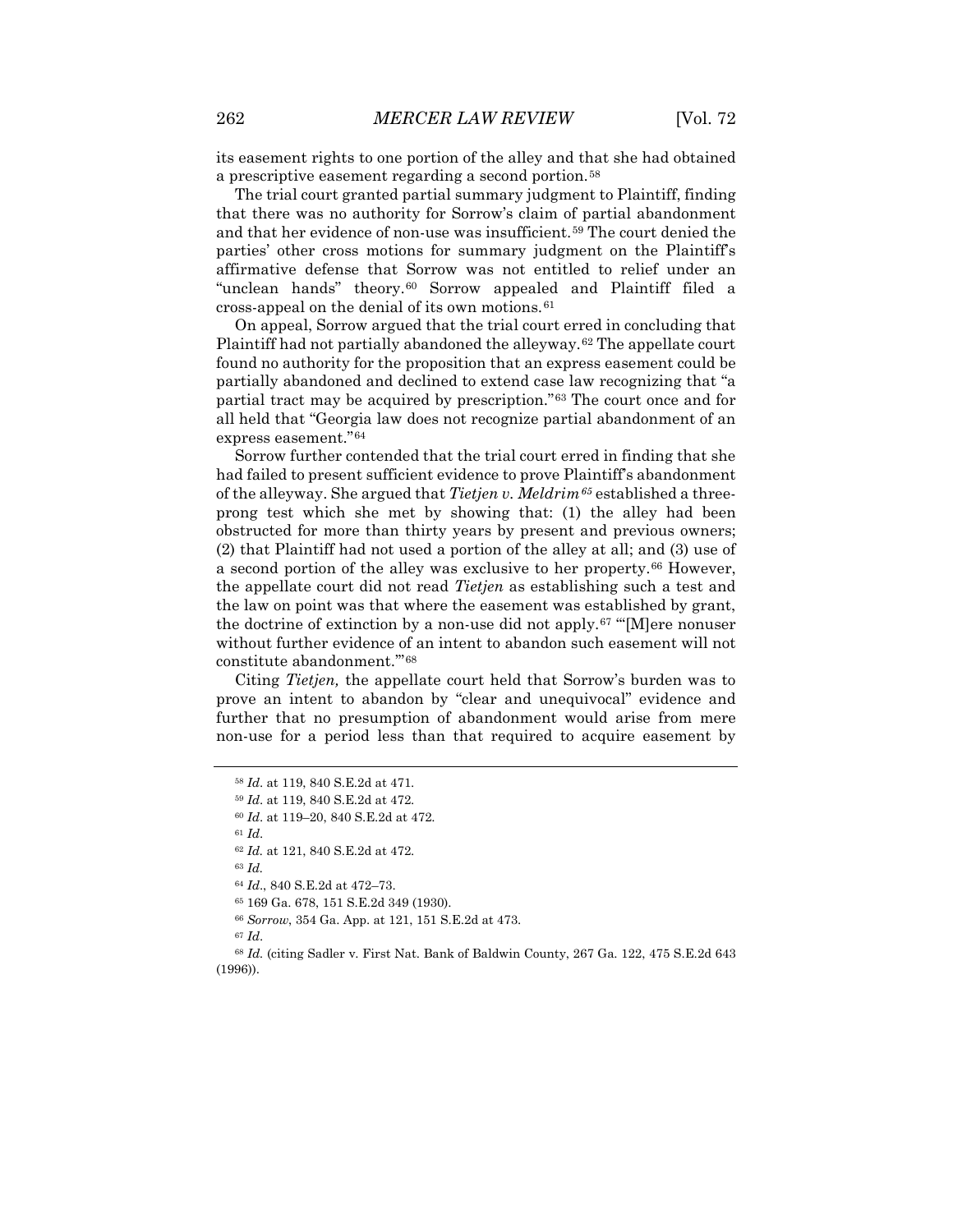prescription.[69](#page-9-0) The language in *Tietjen* cited by the court repeats several times that there must be a clear intent to abandon—the evidence of non-use must be decisive and unequivocal and the intent to abandon must be of a clear, unequivocal, and decisive character.[70](#page-9-1) Because Sorrow failed to introduce evidence that Plaintiff either expressly abandoned its easement in the alley or prove more than non-use by Plaintiff, evidence was insufficient to show an intent to abandon.<sup>[71](#page-9-2)</sup>

Sorrow also argued that the trial court erred in denying her motion for summary judgment with respect to Plaintiff's affirmative defense that she was not entitled to equitable relief because of her "unclean hands."[72](#page-9-3) Sorrow brought claims in equity against Plaintiff for easement abandonment, adverse possession, and prescriptive easement. The long-held maxim in bringing and defending actions in equity is that "[h]e who would have equity must do equity" and Plaintiff's affirmative defense was based on allegations that Sorrow violated zoning and permitting ordinances with the erection of the make-shift garage and showed a continuing pattern of other illegal behavior. [73](#page-9-4) The court held that the nature of Sorrow's behavior and actions was a question of fact and therefore she was not entitled to summary judgment.[74](#page-9-5) Likewise, Plaintiff's crossclaim for summary judgment on the unclean hands theory failed for the same reason, and the claim that Plaintiff was entitled to judgment on Sorrow's prescriptive easement claim failed because a question of fact was created when she testified that she repaired and maintained the alley.[75](#page-9-6)

In *Patel Taherbhai, Inc. v. Broad Street Stockbridge II, LLC*,*[76](#page-9-7)* the court of appeals held that proper action by which the owner of dominant land could seek to remove obstructions on an access easement was an action for damages or injunctive relief, not ejectment.[77](#page-9-8) This decision overruled *Amah v. Whitefield Academy, Inc.*[78](#page-9-9)

Broad Street, the owner of land benefited by an access easement, brought suit for ejectment and injunctive relief against Patel Taherbhai (Patel), the owner of the servient land. The suit claimed that Patel constructed certain encroachments on an access easement granted to

<sup>72</sup> *Id.* at 123, 840 S.E.2d at 474.

<span id="page-9-3"></span><span id="page-9-2"></span><span id="page-9-1"></span><span id="page-9-0"></span><sup>69</sup> *Id*.

<sup>70</sup> *Id*. at 121–22, 840 S.E.2d 473.

<sup>71</sup> *Id*. at 122–23, 840 S.E.2d at 473–74.

<sup>73</sup> *Id.* 

<span id="page-9-7"></span><span id="page-9-6"></span><span id="page-9-5"></span><span id="page-9-4"></span><sup>74</sup> *Id*.

<sup>75</sup> *Id*. at 124, 840 S.E.2d at 474.

<sup>76</sup> 352 Ga. App. 113, 834 S.E.2d 117 (2019).

<span id="page-9-8"></span><sup>77</sup> *Id*. at 123, 834 S.E.2d at 121.

<span id="page-9-9"></span><sup>78</sup> 331 Ga. App. 258, 770 S.E.650 (2015).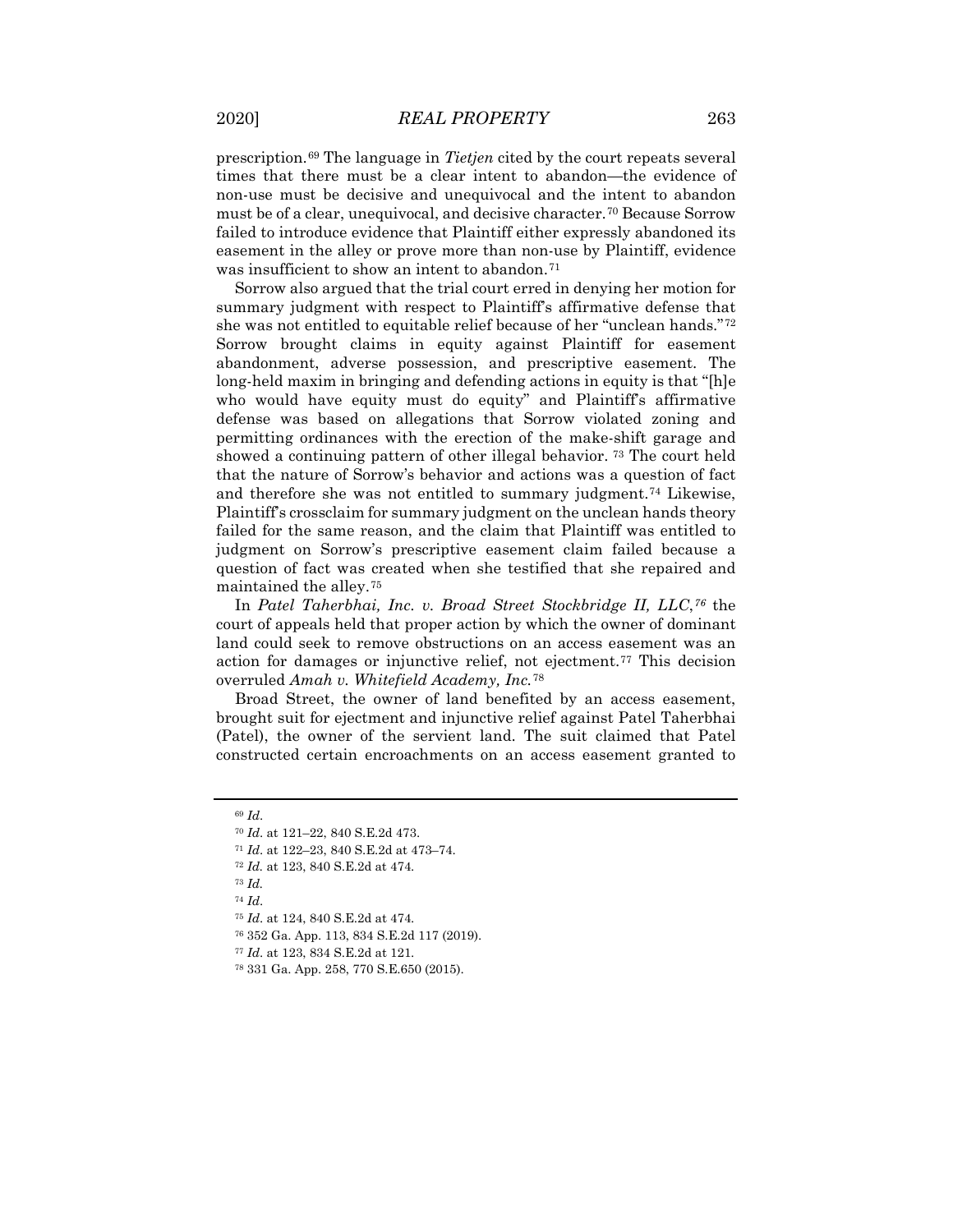Broad Street and that the encroachments were unsafe and diminished the value of Broad Street's property.[79](#page-10-0)

In 2001, predecessors in interest of the parties entered into a Reciprocal Easement Agreement (REA) which granted Broad Street's predecessor "[a] perpetual, non-exclusive and unobstructed access, ingress, and egress easement over, across, upon and through those portions of [what became Patel's] property '(the Access Easement).'"[80](#page-10-1)

In 2007, Patel purchased the property (the dominant estate) and built a Taco Bell thereon. In order to make room for a drive-through line, a four-way intersection situated on the Access Easement was altered and Patel also extended the Taco Bell parking spots into the Access Easement. Two years after the Taco Bell was constructed, Broad Street purchased its tract of land (the servient estate). Five years after its purchase, Broad Street reached out to Patel complaining about the parking lot and intersection. After the parties were unable to resolve their dispute, Broad Street filed suit claiming that Patel's "encroachment" created a safety hazard, violated the clear terms of the Access Easement, and diminished the value of Broad Street's property. Broad Street sought an injunction ordering Patel to remove the encroachments and ejectment on the ground that Patel was wrongfully attempting to exercise possession and control of Broad Street's property.[81](#page-10-2)

Patel moved for summary judgment and to dismiss the Complaint on the grounds that there was no evidence that the modifications to the Access Easement substantially or materially interfered with Broad Street's easement, that Broad Street had enjoyed uninterrupted access to its property, and that Broad Street did not timely object to the encroachment, therefore, Broad Street was equitably estopped from then objecting to the encroachment. Patel further argued that Broad Street's complaint was time-barred because actions for trespass upon or damage to property must be brought within four years after the right to the cause of action accrues.[82](#page-10-3) Along that same line of argument, Patel argued that Broad Street was guilty of laches and was barred from seeking equitable relief because it allowed the modification to remain in place for more than seven years before filing the complaint.<sup>[83](#page-10-4)</sup>

<span id="page-10-0"></span>The appellate court reviewed the characteristics of easements and the law of ejectment and determined it was error for the trial court to order

<sup>79</sup> *Id.* at 113, 834 S.E.2d at 118.

<span id="page-10-2"></span><span id="page-10-1"></span><sup>80</sup> *Id.* at 114, 834 S.E.2d at 119.

<sup>81</sup> *Id*. at 114–15, 834 S.E.2d at 119.

<span id="page-10-3"></span><sup>82</sup> *Id.* at 115, 834 S.E.2d at 119–120.

<span id="page-10-4"></span><sup>83</sup> *Id.*, 834 S.E.2d at 120.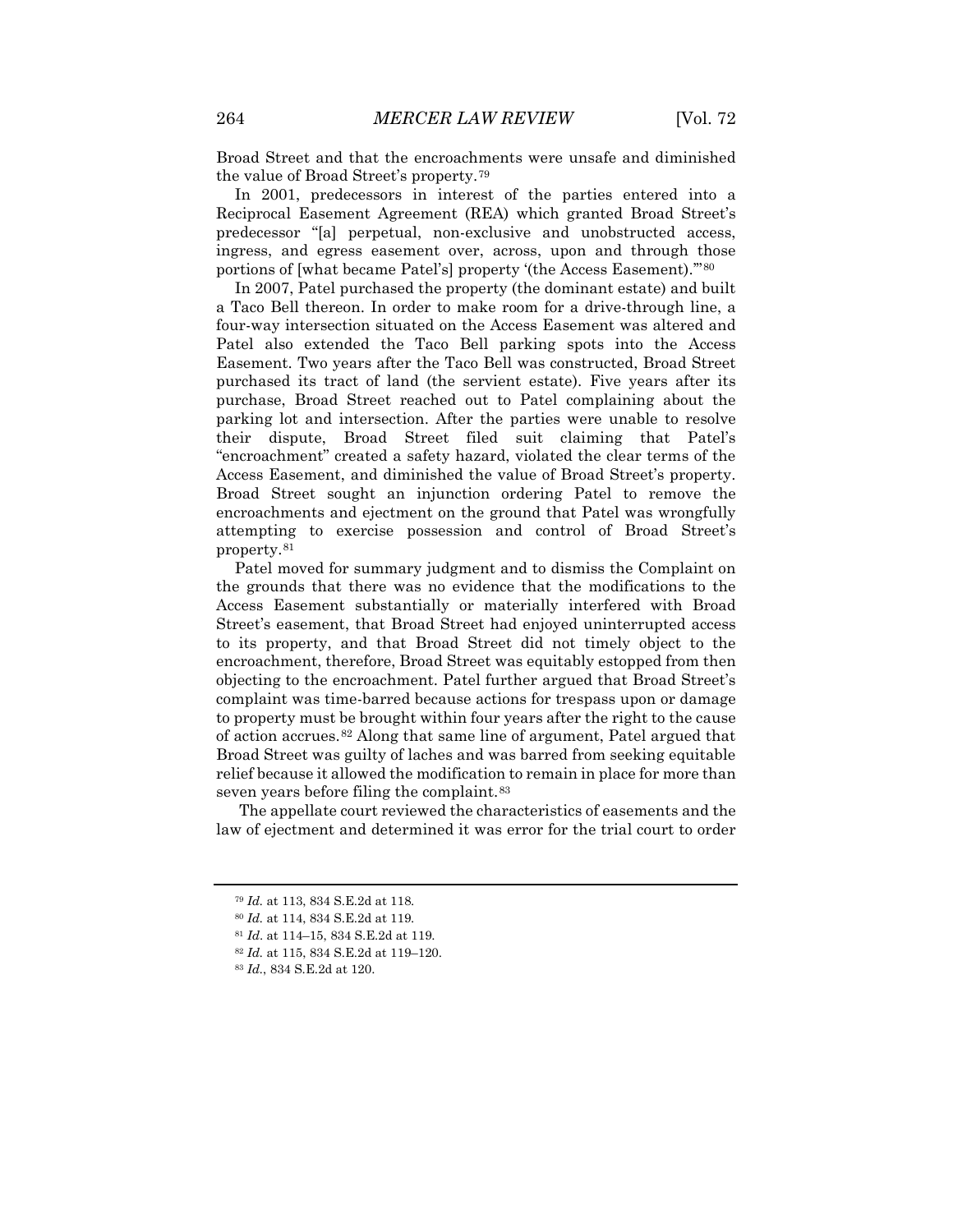ejectment.[84](#page-11-0) The trial court relied upon the earlier *Amah* case to conclude that, in cases of encroachment upon an easement, the remedy of ejectment was proper.[85](#page-11-1) In overruling *Amah*, the appellate court held that the proper remedy for encroachment upon an easement is a suit for damages, not ejectment.<sup>86</sup>

Moreover, the court of appeals, relying on the early precedent of *Ezzard v. Findley Gold Mining Co*.,[87](#page-11-3) restated "that an action for ejectment only lies for something tangible, something of which possession may be delivered by the sheriff to the plaintiff."[88](#page-11-4) "Where a party's enjoyment of its easement is disrupted or obstructed, the remedy is an action for damages or injunction."[89](#page-11-5) There was no evidence that Broad Street's ownership and use of the property was diminished.<sup>[90](#page-11-6)</sup> Therefore, it was error for the trial court to order ejectment and the trial court was reversed.[91](#page-11-7)

Turning to covenants in *Polo Golf and Country Club Homeowners Association, Inc. v. Cunard et al*,*[92](#page-11-8)* the Georgia Supreme Court held that an ordinance does not violate the Contracts Clause of the U.S. Constitution<sup>[93](#page-11-9)</sup> or the Georgia Constitution's Impairment Clause<sup>[94](#page-11-10)</sup> if it does not preclude a homeowner's association from exercising the contractual remedies of its declaration of covenants.[95](#page-11-11)

The Polo Golf and Country Club Homeowners Association (the HOA) brought an action against Forsyth County engineering department executives in their individual capacities (the executives), seeking declaratory and injunctive relief regarding enforcement of an addendum to the county's stormwater ordinance. The executives brought dispositive motions which the trial court granted and the HOA appealed.<sup>[96](#page-11-12)</sup>

The issues arise from flooding of a Forsyth County subdivision (the Polo Fields) caused by failure of stormwater mechanisms including a dam. The HOA's position was that the county was responsible for repair and upkeep of the failing storm water mechanism, but the county relied

<span id="page-11-6"></span><span id="page-11-5"></span><sup>89</sup> *Id.*

<sup>90</sup> *Id.*

<sup>91</sup> *Id.*

<sup>92</sup> 306 Ga. 788, 793, 833 S.E.2d 505, 509 (2019).

<sup>93</sup> U.S. CONST. art. 1, §10.

<span id="page-11-12"></span><span id="page-11-11"></span><span id="page-11-10"></span><span id="page-11-9"></span><span id="page-11-8"></span><span id="page-11-7"></span><sup>95</sup> *Polo Golf and Country Club Home Owners Association*, 306 Ga. at 793, 833 S.E.2d at 509.

<span id="page-11-0"></span><sup>84</sup> *Id.* at 116, 834 S.E.2d at 120.

<span id="page-11-1"></span><sup>85</sup> *Id.* at 117, 834 S.E.2d at 120.

<sup>86</sup> *Id.* at 118, 834 S.E.2d at 121–22.

<span id="page-11-4"></span><span id="page-11-3"></span><span id="page-11-2"></span><sup>87</sup> 74 Ga. 520, 58 Am. Rep. 445 (1885).

<sup>88</sup> *Patel*, 352 Ga. App. at 119, 834 S.E.2d at 122.

<sup>94</sup> GA CONST. of 1983, art. I, sec. 1, par. X.

<sup>96</sup> *Id.* at 788–89, 833 S.E.2d at 507.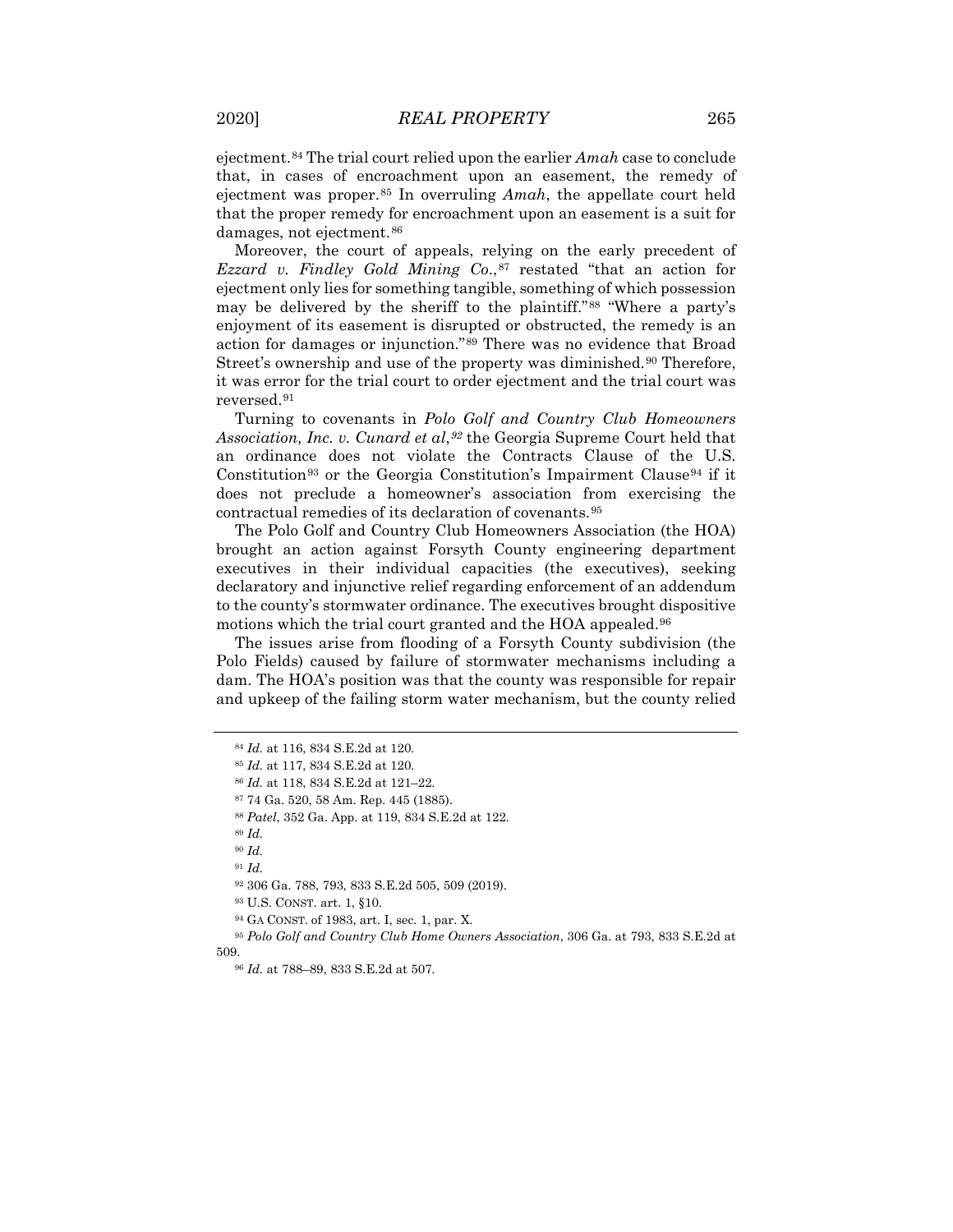upon a 2014 version of the Georgia Stormwater Management Design Manual (the Stormwater Manual) providing that "'[w]hen a subdivision . . . whether new or existing, has legally created a property or homeowner's association, [such as the HOA here], the [homeowner's] association will be responsible for maintenance of all drainage easement and stormwater facilities.'"[97](#page-12-0) In response, the HOA argued that the 2014 version of the Stormwater Manual was unconstitutional because it impaired the HOA's contractual obligations to its homeowners as set out in the subdivision's Declaration of Covenants which made each homeowner responsible for such repair. The trial court found in favor of the executives that the HOA's contract-based constitutional claims were not viable and also concluded that the executives were protected from suit under sovereign immunity.<sup>[98](#page-12-1)</sup> The appellate court, however, determined that the trial court's analysis was backwards because the trial court looked first at the issue of constitutionality and then at sovereign immunity.[99](#page-12-2) Sovereign immunity should have been the threshold analysis before the court moved on to an analysis of the constitutional issue.[100](#page-12-3) Furthermore, the trial court's finding that suit against the executives was barred by sovereign immunity was in error as "the doctrine of sovereign immunity usually poses no bar to suits [for prospective relief] in which state officers are sued in their individual capacities for official acts that are alleged to be unconstitutional."[101](#page-12-4) Because the HOA sued the executives from the basis of prospective relief, the suit was not barred by sovereign immunity.[102](#page-12-5) However, how the trial court reached its decision had no effect to the outcome because, as the executives argued, the HOA had no standing to bring the suit because the executives did not take enforcement action against the HOA.[103](#page-12-6) Without action to enforce the stormwater regulations, the HOA could not show that injury was "actual and imminent" as required for the relief it sought.[104](#page-12-7)

The court found that the trial court's grant of judgment on the pleadings to the executives was proper based on the evidence which showed that the county ordinance did not wholly preclude the HOA from using the provisions of the declaration to affect compliance by the subdivisions' homeowners to comply with the county's stormwater

<span id="page-12-1"></span><span id="page-12-0"></span><sup>97</sup> *Id.* at 790, 833 S.E.2d at 507 (emphasis omitted).

<sup>98</sup> *Id.*, 833 S.E.2d at 508.

<span id="page-12-3"></span><span id="page-12-2"></span><sup>99</sup> *Id.* at 790–91, 833 S.E.2d at 508.

<span id="page-12-4"></span><sup>100</sup> *Id.* at 791, 833 S.E.2d at 508.

<sup>101</sup> *Id.*

<span id="page-12-5"></span><sup>102</sup> *Id.*

<span id="page-12-7"></span><span id="page-12-6"></span><sup>103</sup> *Id.*

<sup>104</sup> *Id.*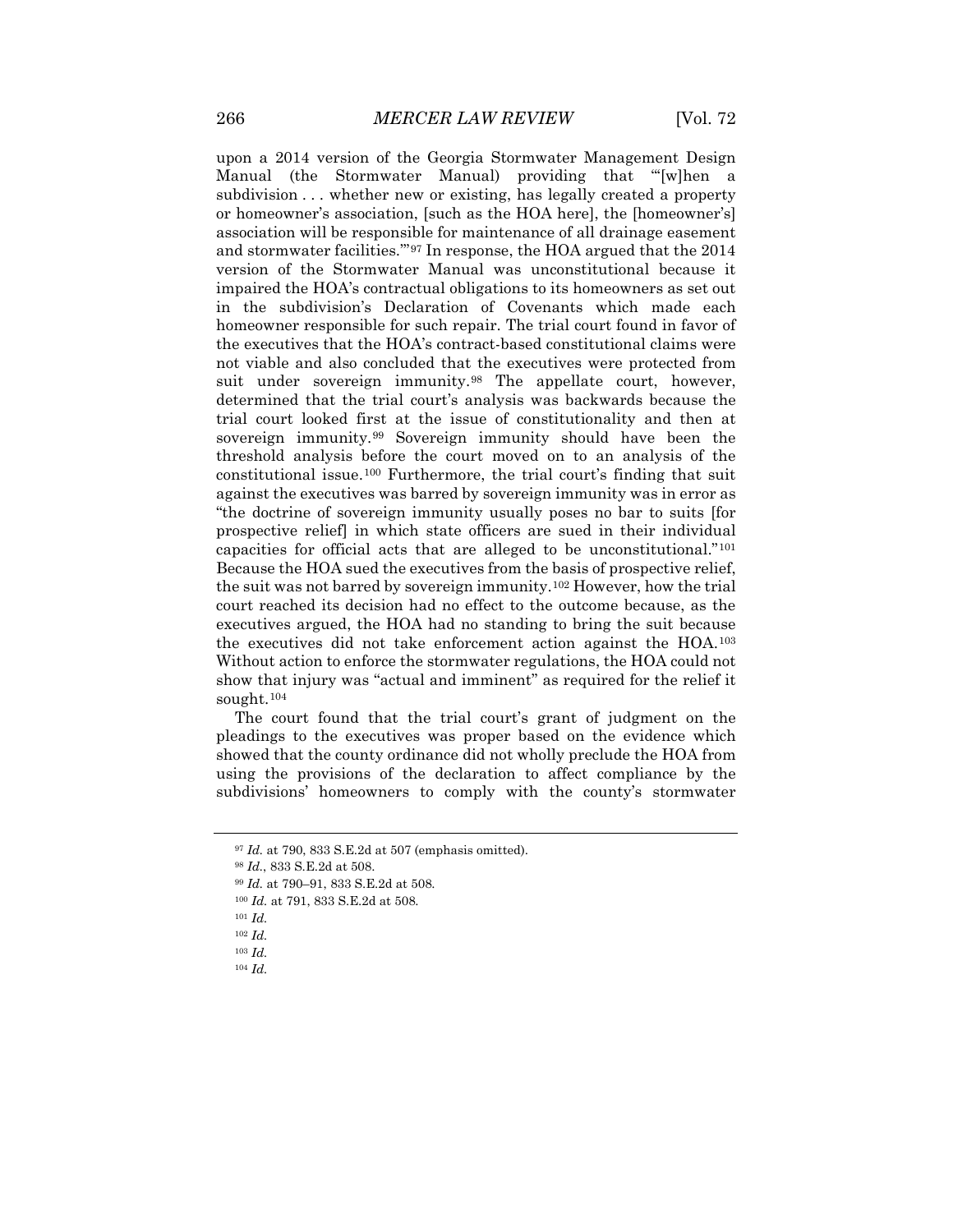maintenance requirements.[105](#page-13-0) The HOA identified only impediments to its exercise of its contractual remedies, such as the vagaries of dealing with time constraints; the bureaucracy of its administrative board; and difficult homeowners, but it did not show any actual inability to exercise its contractual remedies on account of the ordinance. [106](#page-13-1) Accordingly, the court held that there was no violation of the protections of the U.S. Constitution's Contracts Clause.[107](#page-13-2)

The HOA also failed to show that the ordinance impaired the HOA Declarations so as to violate the Georgia Constitution's Impairment Clause.[108](#page-13-3) The test is whether a vested right exists and then whether that vested right has been "injuriously affected" by the law in question.[109](#page-13-4) The HOA contended that the rights set forth in the Declaration were vested rights but it failed to fully articulate a vested right or show that the ordinance affected any alleged vested right or caused injury to the HOA.[110](#page-13-5) The Georgia Supreme Court held that the ordinance did not prohibit the HOA from exercising all of its remedies for addressing homeowners' noncompliance with their stormwater maintenance obligations under the Declaration.[111](#page-13-6) The trial court's decision to grant the stormwater executives' motion for judgment on the pleadings was affirmed.[112](#page-13-7)

V. Foreclosure<sup>[113](#page-13-8)</sup>

The Georgia courts addressed Georgia non-judicial foreclosure practices and procedures in a few notable decisions during the Survey period.

First, the Georgia Court of Appeals revisited the requirement that a foreclosure sale be judicially confirmed prior to an attempt to collect a loan deficiency. In *Wells v. Regions Bank*,<sup>[114](#page-13-9)</sup> a borrower appealed the trial court decision granting summary judgment in favor of the lender on a breach of contract suit for money owed on a home equity line of credit

<sup>107</sup> *Id.*

<sup>111</sup> *Id*.

<span id="page-13-9"></span><span id="page-13-8"></span><span id="page-13-7"></span><span id="page-13-6"></span><span id="page-13-5"></span><span id="page-13-4"></span><span id="page-13-3"></span><sup>113</sup> This section was authored by Dylan W. Howard, Shareholder, Baker, Donelson, Bearman, Caldwell & Berkowitz, PC. Yale University (B.A., cum laude, 1999); University of Georgia School of Law (J.D., cum laude, 2002). Member, State Bar of Georgia, Supreme Court of Georgia, Georgia Court of Appeals, United States Court of Appeals for the Eleventh Circuit, United States District Courts for the Northern District of Georgia, Middle District of Georgia and Southern Districts of Georgia.

<sup>114</sup> 350 Ga. App. 652, 829 S.E.2d 889 (2019).

<sup>105</sup> *Id.* at 792–93, 833 S.E.2d at 509.

<span id="page-13-2"></span><span id="page-13-1"></span><span id="page-13-0"></span><sup>89</sup> *Id.* at 793, 833 S.E.2d at 509.

<sup>108</sup> *Id.* at 794, 833 S.E.2d at 510.

<sup>109</sup> *Id.* at 793–94, 833 S.E.2d 510.

<sup>110</sup> *Id.* at 794, 833 S.E.2d 510.

<sup>112</sup> *Id*.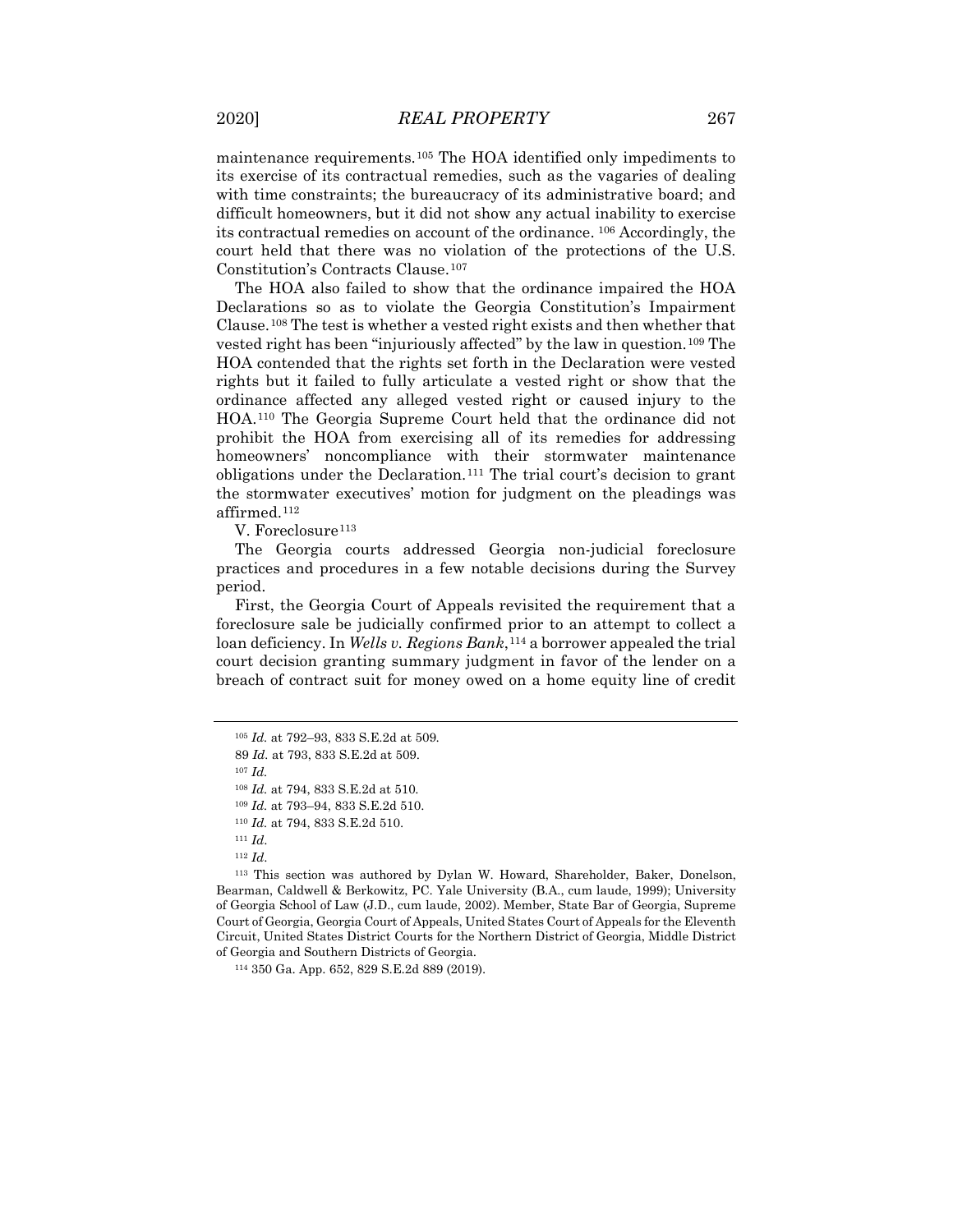following the foreclosure of a prior construction loan held by the same lender.[115](#page-14-0) The court of appeals ultimately overturned the decision, finding that the borrower had raised genuine issues of material fact precluding judgment to the lender.[116](#page-14-1) The court noted at the outset that the judicial confirmation requirement applies where there are two separate debts at issue: (1) where said debts are inextricably intertwined and (2) where both loans were secured by the same property and involved the same parties. [117](#page-14-2) Regions argued that the confirmation requirement should not apply because the stated purpose for the line of credit was for "personal expenses."[118](#page-14-3) Prior cases turned in part on the 'purpose' of the loans and the trial court granted summary judgment in Regions' favor on the basis of the stated 'purpose' of the loan at issue.[119](#page-14-4) The court of appeals determined that the trial court's review was too technical stating that "[w]e are not persuaded by Regions's argument that the 'purpose' was not the same as the 'use.'"[120](#page-14-5) Since the borrowers had actually used a portion of the proceeds of the home equity line of credit to repair and improve the home, the court held that the loans were sufficiently related to raise a genuine issue of material fact requiring a jury.[121](#page-14-6) This decision clearly limits lenders' ability to draft their contracts in order to avoid the Georgia confirmation requirement.

In *Oconee Federal Savings and Loan Association v. Brown*,[122](#page-14-7) the Georgia Court of Appeals addressed a host of issues raised by borrowers attempting to contest a foreclosure. First, the court definitively held that a party facing foreclosure is not entitled to a declaratory judgment because while they may have other justiciable claims, they are not in need of any direction from the trial court with respect to future conduct on their part.[123](#page-14-8) The court also overturned the trial court's decision to deny summary judgment on the borrower's anticipatory repudiation claim.[124](#page-14-9) The borrowers alleged that Oconee Federal anticipatorily repudiated its contractual obligations by allegedly rejecting their attempts to tender payment, by instructing them not to make payments, and by demanding that the borrowers sign away certain rights.[125](#page-14-10) The

- <span id="page-14-6"></span><sup>121</sup> *Id.* at 657, 829 S.E.2d at 893.
- <span id="page-14-7"></span><sup>122</sup> 351 Ga. App. 561, 831 S.E.2d 222 (2019).
- <span id="page-14-8"></span><sup>123</sup> *Id.* at 566–67, 831 S.E.2d at 228.
- <span id="page-14-9"></span><sup>124</sup> *Id.* at 568, 831 S.E.2d at 230.
- <span id="page-14-10"></span><sup>125</sup> *Id.* at 569, 831 S.E.2d at 230.

<sup>115</sup> *Id*. at 652, 829 S.E.2d at 890.

<span id="page-14-1"></span><span id="page-14-0"></span><sup>116</sup> *Id.*

<span id="page-14-2"></span><sup>117</sup> *Id.* at 655, 829 S.E.2d at 892.

<span id="page-14-4"></span><span id="page-14-3"></span><sup>118</sup> *Id.* at 656, 829 S.E.2d at 893.

<sup>119</sup> *Id.*

<span id="page-14-5"></span><sup>120</sup> *Id.*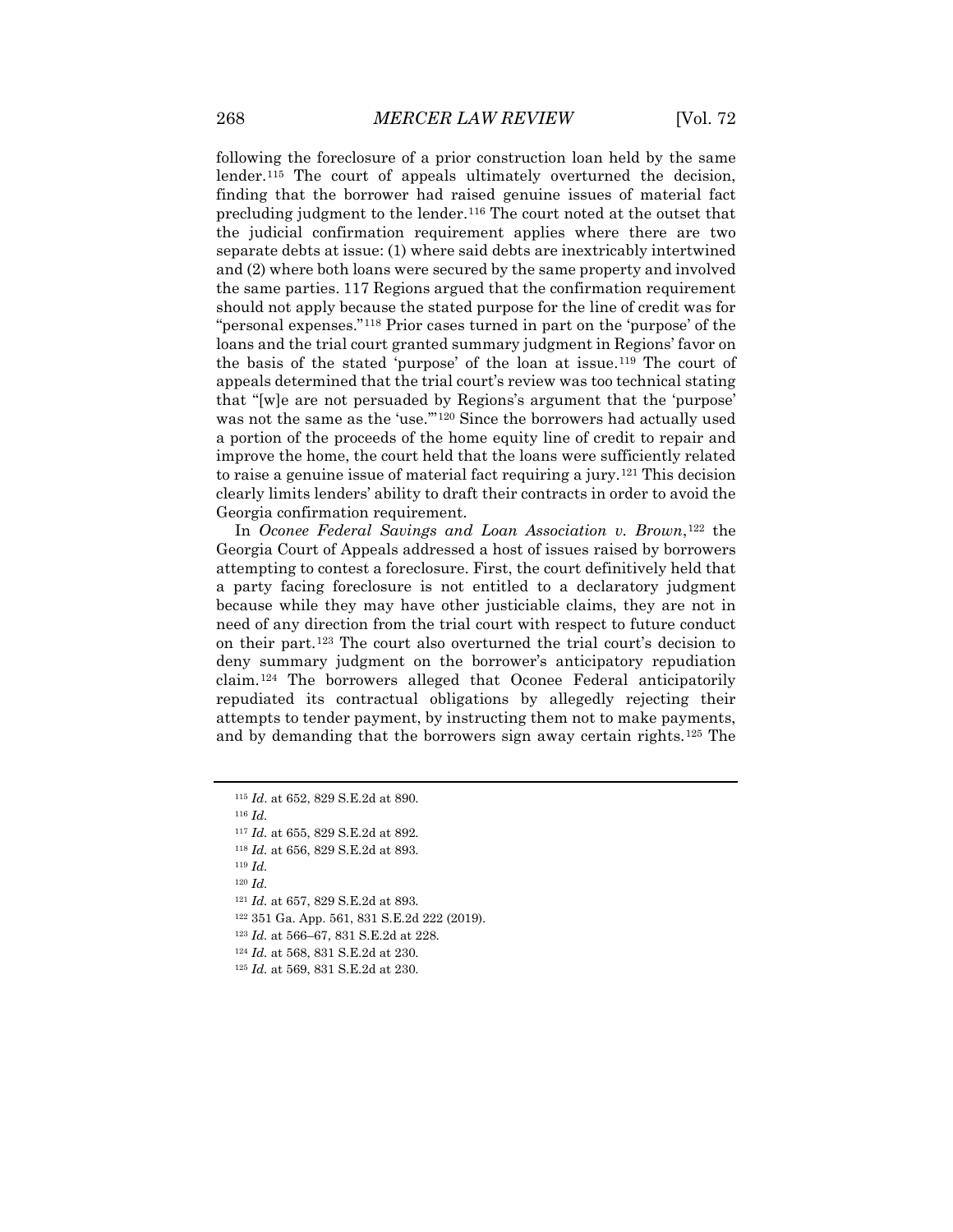trial court found genuine issues of material fact supporting this claim and the court of appeals disagreed, stating that for a breach to provide the basis for an anticipatory repudiation claim, it must be an "unqualified repudiation of the entire contract prior to the time of performance."[126](#page-15-0) The court of appeals also overturned the trial court's decision denying summary judgment on the plaintiff's negligence claim.<sup>[127](#page-15-1)</sup> Since the borrowers based their negligence claim on an alleged failure to comply with Freddie Mac's servicing guidelines, the court of appeals held that the guidelines neither imposed a duty on a lender for the benefit of their borrower, nor provided for a private right of action.<sup>[128](#page-15-2)</sup>

Finally, the court of appeals took a close look at O.C.G.A. § 9-13-172.1,<sup>[129](#page-15-3)</sup> which permits a foreclosing party to rescind the foreclosure in specific circumstances.[130](#page-15-4) In *Najarian Capital, LLC v. Federal National Mortgage Association,*[131](#page-15-5) the court of appeals consolidated two similar cases. In each, the appellant purchased property at foreclosure and appellee rescinded the sale within thirty days of foreclosure. Appellant sought documentation proving that the rescission statute applied. Appellant then filed suit, alleging breach of contract and seeking specific performance. The trial court granted Fannie Mae's motion to dismiss in both cases, and Najarian Capital appealed.[132](#page-15-6) The court of appeals ultimately affirmed, holding that the statute did not require the foreclosing entity to provide either documentary proof or any type of reasonable evidence that the rescission qualified under the statute.[133](#page-15-7) While appellant argued that this ruling would effectively prevent a purchaser from ever challenging a rescission, the court of appeals disagreed, arguing that the purchaser could have obtained information proving that the rescission was wrongful from other sources prior to filing suit.[134](#page-15-8) This certainly makes clear for the future that foreclosure sale purchasers will have a difficult time challenging rescissions under O.C.G.A. § 9-13-172.1.

- <span id="page-15-3"></span><sup>129</sup> O.C.G.A. § 9-13-172.1 (2020).
- <span id="page-15-4"></span><sup>130</sup> O.C.G.A. § 9-13-172.1(d) (2020).
- <span id="page-15-5"></span><sup>131</sup> 354 Ga. App. 159, 840 S.E.2d 500.
- <span id="page-15-6"></span><sup>132</sup> *Id.* at 160, 840 S.E.2d at 501.
- <span id="page-15-7"></span><sup>133</sup> *Id.* at 161, 840 S.E.2d at 502.
- <span id="page-15-8"></span><sup>134</sup> *Id*. at 163, 840 S.E.2d at 503.

<sup>126</sup> *Id.*

<span id="page-15-2"></span><span id="page-15-1"></span><span id="page-15-0"></span><sup>127</sup> *Id.* at 574, 831 S.E.2d at 233.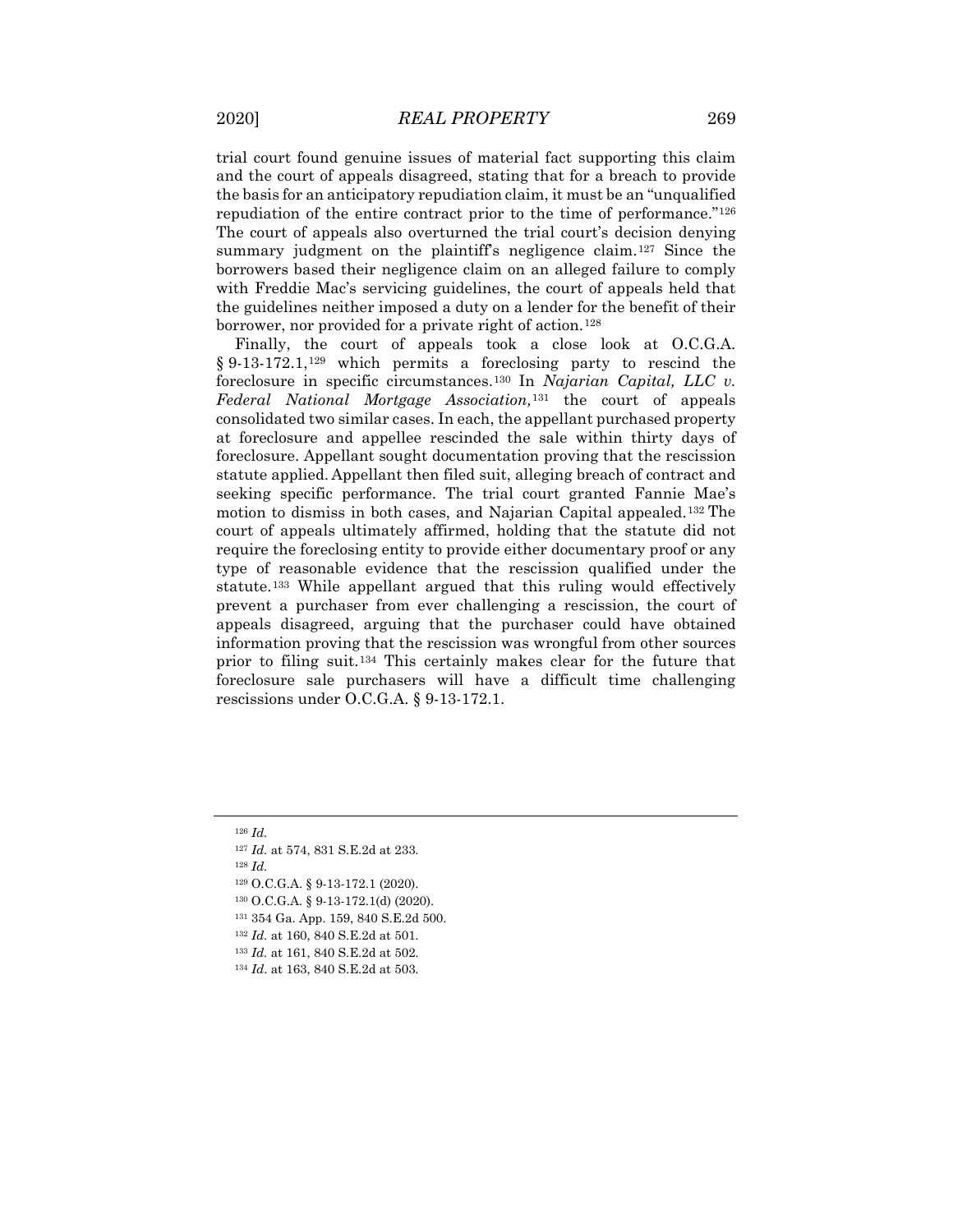### VI. SALE OF REAL PROPERTY[135](#page-16-0)

In *BCM Construction Group, LLC v. Williams,[136](#page-16-1)* the Georgia Court of Appeals addressed the issue of whether a modification to the closing date on a real estate purchase contract had to be in writing and whether a questions of fact existed to make dismissal improper.[137](#page-16-2) On January 10, 2018, BCM Construction Group, LLC (BCM Construction) and Dianne and Johnie Williams (collectively the Williamses) entered into an agreement for BCM to purchase five parcels of land for \$4,500,000. The closing of the purchase was to occur in two phases with the first phase to close by August 23, 2018. The purchase agreement contained language that, "if for any reason the closing of the purchase of Phase I has not occurred within 225 days of the date of this contract, except due to default by Seller, this contract shall expire and terminate without notice."[138](#page-16-3) The agreement further stated that there could be no extension to the agreement "unless agreed upon in writing" by both parties and that "no modification of this Agreement shall be binding unless signed by all parties" to the agreement.<sup>[139](#page-16-4)</sup>

On the eve of closing, BCM Construction's principal sent an email to the Williamses requesting an extension of the closing date. BCM Construction stated that the extension was sought due to a delay in obtaining zoning approval and a land disturbance permit. BCM Construction requested that the closing date be extended to seven days of receipt of the land disturbance permit. The Williamses did not respond until the following week and informed BCM Construction's agent that they would not require strict compliance with the closing date. On September 5, 2018, the Williamses notified BCM Construction that it had terminated the contract due to the failure to close by the closing date in the agreement.<sup>[140](#page-16-5)</sup>

BCM Construction filed a lawsuit against the Williamses asserting claims for promissory estoppel, breach of contract, injunctive relief, specific performance, and a declaratory judgment that the failure to close was caused by the Williamses' failure to honor an alleged promise to

<span id="page-16-0"></span><sup>135</sup> This section was authored by Alexander F. Koskey, III, CIPP/US, CIPP/E, Associate, Baker, Donelson, Bearman, Caldwell & Berkowitz, PC. Samford University (B.S. 2004); Cumberland School of Law, Samford University (J.D. 2007). Member, State Bars of Georgia, Florida, and Alabama; United States Court of Appeals for the Eleventh Circuit, United States District Courts for the Northern District of Georgia, Middle District of Georgia, and Middle District of Florida.

<span id="page-16-1"></span><sup>136</sup> 353 Ga. App. 811, 840 S.E.2d 51 (2020).

<span id="page-16-2"></span><sup>137</sup> *Id.* at 811–12, 840 S.E.2d at 53.

<span id="page-16-3"></span><sup>138</sup> *Id*. at 812, 840 S.E.2d at 53.

<span id="page-16-5"></span><span id="page-16-4"></span><sup>140</sup> *Id*. at 812–13, 840 S.E.2d at 53–54.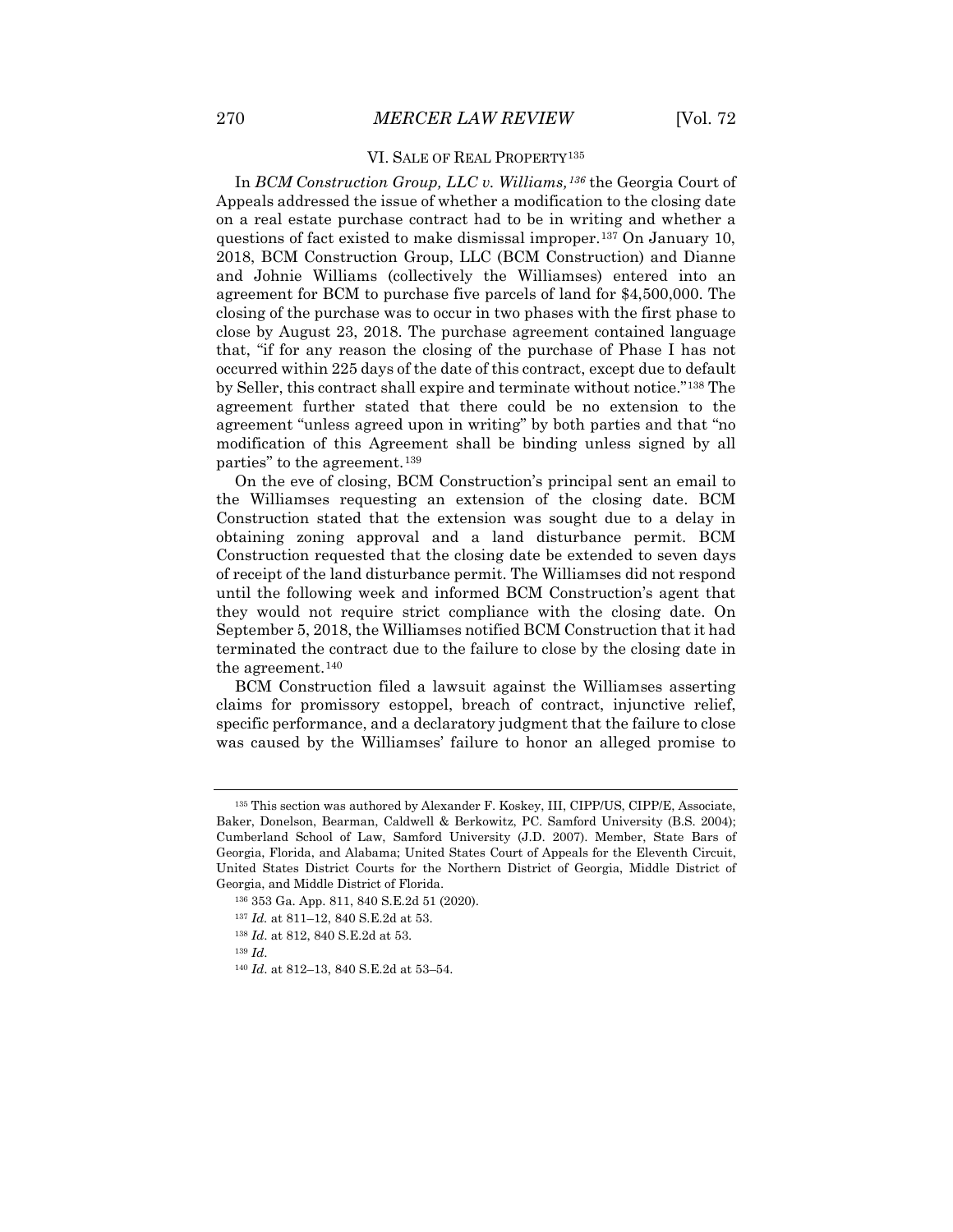extend the closing date.[141](#page-17-0) The Williamses filed a motion for judgment on the pleadings, asserting that any extension of the closing date had to be in writing pursuant to the Statute of Frauds<sup>[142](#page-17-1)</sup> and the express terms of the contract. BCM Construction argued that they could not have closed on the August 23, 2018, the date stated in the contract, due to a delay caused by the Williamses.[143](#page-17-2) BCM Construction further claimed that the Williamses waived the closing date requirement by their conduct, and that BCM Construction had partially performed the contract by having the property rezoned.[144](#page-17-3)

The trial court granted judgment on the pleadings to the Williamses on the basis that the agreement could only be modified in writing and the Williamses had exhibited no actions which would have extended the closing date. On appeal, BCM Construction argued that the Williamses conduct waived the closing date and that such waiver is enforceable despite a lack of a written modification. BCM Construction also argued that the Williamses were estopped from terminating the agreement because BCM Construction reasonably relied upon the oral promise to extend the closing date and that it was error for the trial court to grant judgment on the pleadings.<sup>[145](#page-17-4)</sup>

The Georgia Court of Appeals reversed the trial court's judgment.<sup>[146](#page-17-5)</sup> In its holding, the court of appeals stated that the issue was whether the Williamses waived strict compliance with the term of the agreement, not the modification of the agreement.<sup>[147](#page-17-6)</sup> Although the Williamses disputed that they waived the closing date orally in a phone call with BCM Construction, the court of appeals cited to the limited record containing two emails between the parties, including one from the Williamses to BCM Construction after the closing date, which stated that their attorney was reviewing the documents.[148](#page-17-7) These allegations alone, the court of appeals held, create a question of fact as to whether the Williamses waived strict compliance with the terms of the agreement.<sup>[149](#page-17-8)</sup> The court of appeals further held that other terms of the agreement, including a specific provision that the parties could not orally waive provisions of the agreement, were indeed waivable.[150](#page-17-9) Therefore, the

- <span id="page-17-4"></span><sup>145</sup> *Id.* at 814, 840 S.E.2d at 54.
- <span id="page-17-5"></span><sup>146</sup> *Id.* at 816, 840 S.E.2d at 56.

<span id="page-17-1"></span><span id="page-17-0"></span><sup>141</sup> Id. at 813, 840 S.E.2d at 54.

<sup>142</sup> O.C.G.A. §§ 13-5-30 and 13-5-31 (2020).

<span id="page-17-2"></span><sup>143</sup> *BCM Construction Group, LLC*, 353 Ga. App. at 813, 840 S.E.2d at 54.

<span id="page-17-3"></span><sup>144</sup> *Id.* at 813–14, 840 S.E.2d at 54.

<span id="page-17-6"></span><sup>147</sup> *Id.* at 814, 840 S.E.2d at 55.

<span id="page-17-7"></span><sup>148</sup> *Id.* at 816, 840 S.E.2d at 56.

<span id="page-17-9"></span><span id="page-17-8"></span><sup>149</sup> *Id.*

<sup>150</sup> *Id.*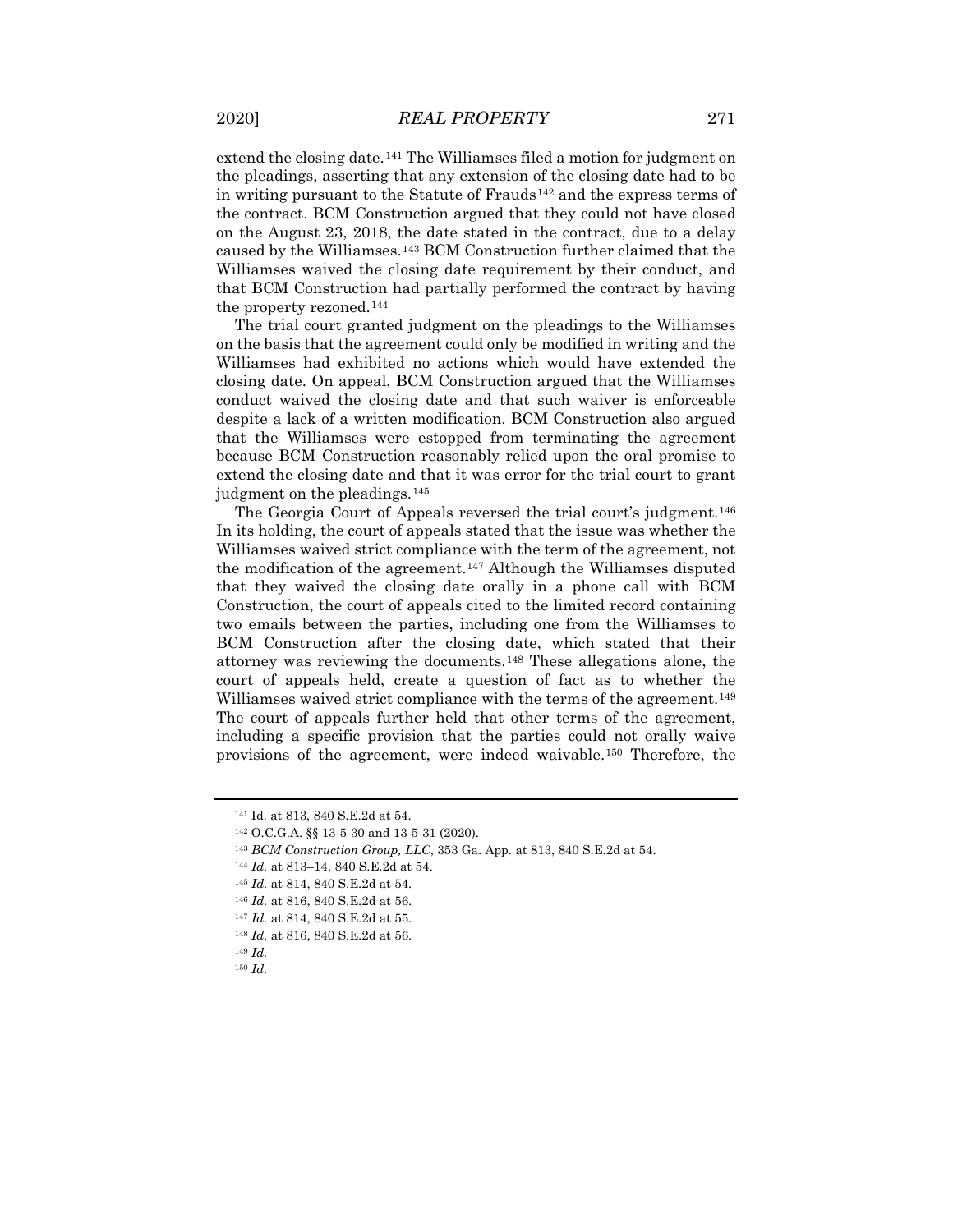court of appeals concluded that there were factual questions remaining as to whether the Williamses' conduct waived strict compliance with the closing date and the case, and the trial court erred in granting judgment on the pleadings.[151](#page-18-0)

In *Estate of Fanning v. Estate of Fanning*,[152](#page-18-1) the court of appeals addressed the issue of whether a right of first refusal agreement was enforceable in a dispute between two family estates concerning the ability to purchase adjacent parcels of land owned by each estate.[153](#page-18-2) In 2010, Karen Fanning and Steven Fanning were transferred adjacent parcels of real estate by their mother. In conjunction with the transfers, Karen Fanning and Steven Fanning entered into an "Agreement for Right of First Refusal" which gave either party an option to purchase the other party's parcel of land in the event the owner wants to sell the land. Under the right of first refusal agreement, the selling party was required to give the non-selling party thirty days to make an offer to purchase the property. If the non-selling party did not act within thirty days, the selling party waived his or her right to purchase the property.<sup>[154](#page-18-3)</sup>

The Estate of Karen Fanning (Karen's Estate) filed a lawsuit against the Estate of Steven E. Fanning and Cynthia Fanning (collectively Steven's Estate) seeking a declaratory judgment from the court that the right of first refusal agreement was unenforceable or, if it was enforceable, Karen's Estate satisfied the notice requirement in the agreement and Steven's Estate forfeited its rights under the agreement. Karen's Estate filed a motion for summary judgment alleging that it marketed and listed for sale certain parcels of the property; that a third-party purchaser executed a contract to purchase the property; that Karen's Estate sent notice to Steven's Estate under the right of first refusal agreement; and Steven's Estate did not respond to the notice. Thus, any right to purchase the property had lapsed. In support of its motion, Karen's Estate attached a copy of the notice sent to counsel for Steven's Estate referencing an offer from the third party purchaser; a copy of an email from counsel for Steven's Estate acknowledging receipt of the notice; two notices sent to Steven's Estate at two different addresses; and an advertisement published in a local newspaper. Steven's Estate responded that summary judgment was not proper as Karen's Estate did not produce any evidence supporting the claim that it sent the required notice under the agreement.[155](#page-18-4) The trial court granted summary judgment to Karen's Estate concluding that the right of refusal

<sup>151</sup> *Id.*

<span id="page-18-3"></span><span id="page-18-2"></span><span id="page-18-1"></span><span id="page-18-0"></span><sup>152</sup> 354 Ga. App. 282, 840 S.E.2d 655 (2020).

<sup>154</sup> *Id*. at 283, 840 S.E.2d at 656–57.

<span id="page-18-4"></span><sup>155</sup> *Id.* at 283–84, 840 S.E.2d 657.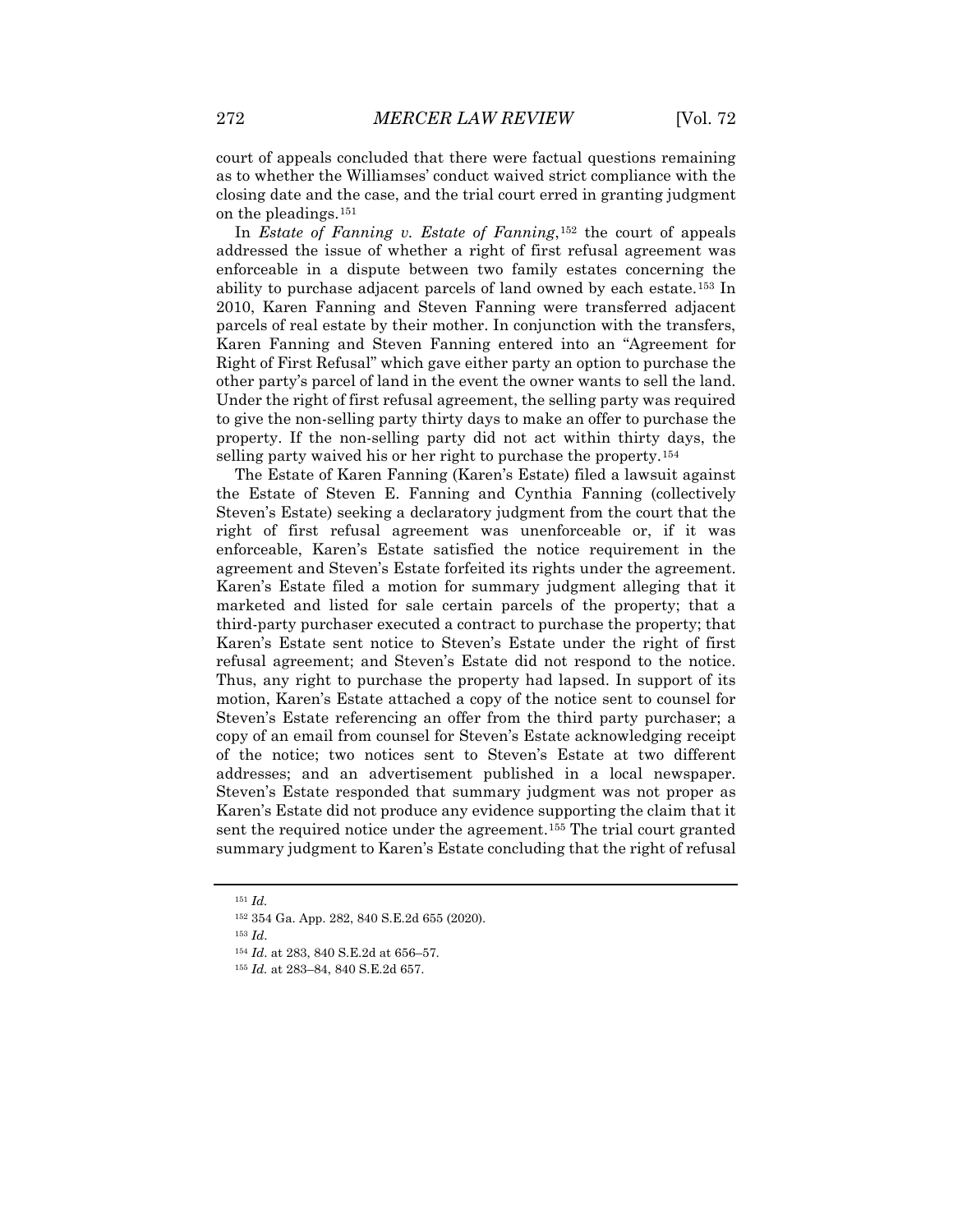was enforceable, but there were no genuine issues of material fact between the parties.[156](#page-19-0)

The Georgia Court of Appeals reversed the trial court's decision and held that Karen's Estate was not entitled to summary judgment.<sup>[157](#page-19-1)</sup> Specifically, the court of appeals held that the exhibits relied upon by Karen's estate in its motion for summary judgment were "unauthenticated documents, not accompanied by sworn affidavits or other admissible evidence."[158](#page-19-2) Therefore, Karen's Estate did not present sufficient evidence to establish a prima facie case which would entitle it to summary judgment.<sup>[159](#page-19-3)</sup>

In *Sexton v. Sewell*, <sup>[160](#page-19-4)</sup> the Georgia Court of Appeals addressed whether a seller was entitled to specific performance of a real estate sales contract. In March 2017, Zachary and Carrie Sexton (the Buyers) offered to purchase a house for sale by Russell and Linda Sewell (the Sellers). The contract between the parties called for a two-week due diligence period where the Buyers could cancel the contract without penalty. The closing was scheduled for June 22, 2017.[161](#page-19-5)

On May 13, 2017, after the expiration of the due diligence period, the Buyers notified Sellers that they were moving to North Carolina, but that they still planned to close on the property. On May 22, 2017, the Buyers notified the Sellers that they were unilaterally terminating the contract. The Sellers refused the attempted termination and informed the Buyers that they would seek specific performance of the contract if the Buyers failed to appear at the closing. The Buyers did not appear at the closing and, as a result, the Sellers filed a lawsuit seeking specific performance of the contract. The broker for the sale also asserted claims seeking its sales commission from the contract.<sup>[162](#page-19-6)</sup>

The Sellers filed a motion for partial summary judgment and the Buyers filed a cross-motion for partial summary judgment.[163](#page-19-7) The trial court denied the Buyers' motion and granted the Sellers' motion.[164](#page-19-8) On appeal, the Buyers contended that the trial court erred when it ruled that the Sellers were entitled to specific performance despite the fact that they had an adequate remedy at law.[165](#page-19-9) The Georgia Court of Appeals stated

<span id="page-19-1"></span><sup>157</sup> *Id.*

<span id="page-19-3"></span><sup>159</sup> *Id.*

<span id="page-19-0"></span><sup>156</sup> *Id.* at 282, 840 S.E.2d at 656.

<span id="page-19-2"></span><sup>158</sup> *Id.* at 285, 840 S.E.2d at 658.

<span id="page-19-4"></span><sup>160</sup> 351 Ga. App. 273, 830 S.E.2d 605 (2019).

<sup>161</sup> *Id.* at 273, 830 S.E.2d at 607.

<span id="page-19-7"></span><span id="page-19-6"></span><span id="page-19-5"></span><sup>162</sup> *Id.* at 274, 830 S.E.2d at 607–08.

<sup>163</sup> *Id.*, 830 S.E2d at 608.

<span id="page-19-9"></span><span id="page-19-8"></span><sup>164</sup> *Id.* at 275, 830 S.E.2d at 608.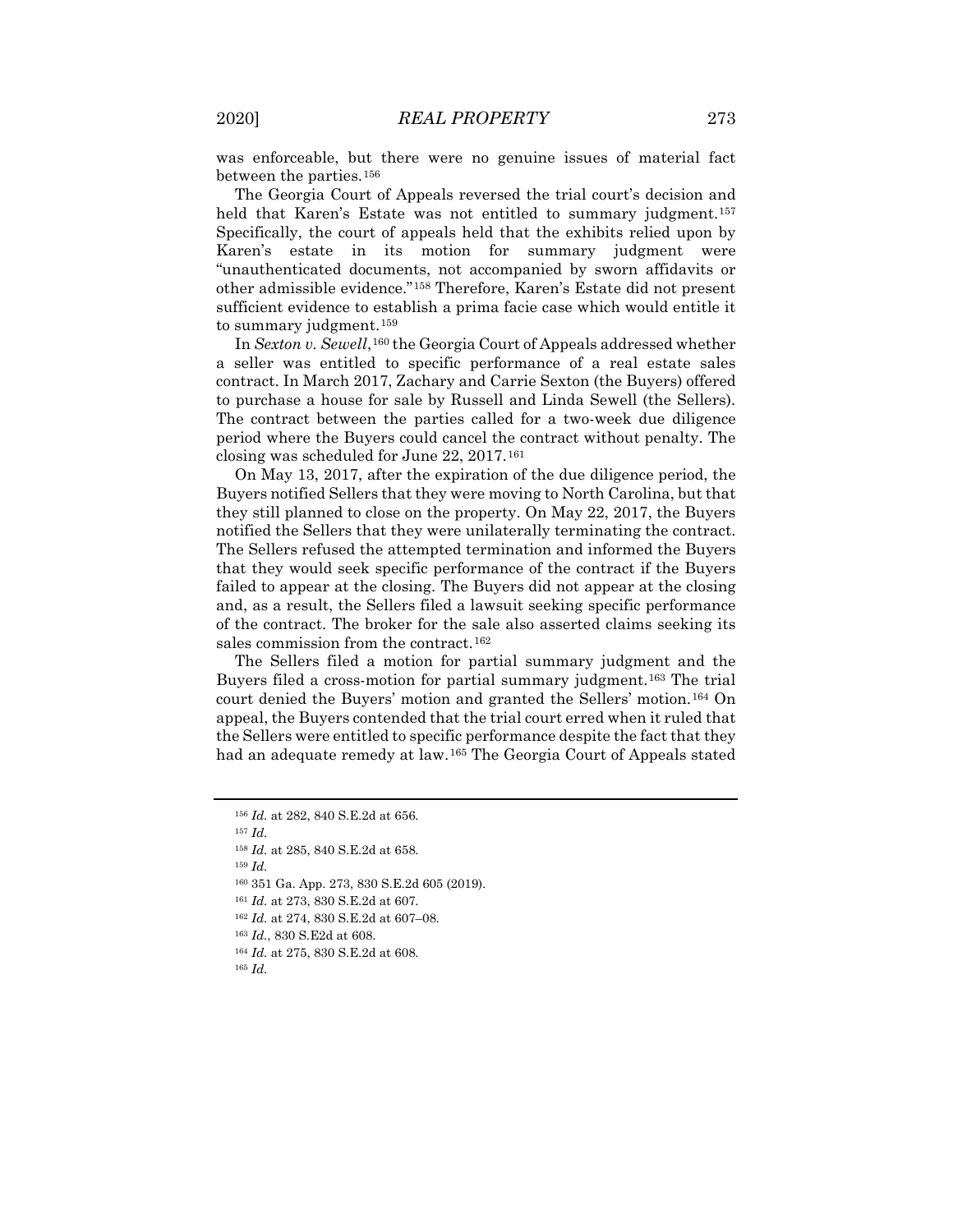that "the threshold question in the instant case is whether the Sellers met their burden of showing that they did not have an adequate remedy at law available to them [which] would have compensated them for the Buyers' breach of the Contract."[166](#page-20-0)

The court of appeals held that the Sellers failed to meet that burden.<sup>[167](#page-20-1)</sup> In its holding, the court of appeals noted multiple reasons why the Sellers were not entitled to specific performance.<sup>[168](#page-20-2)</sup> First, the Sellers could have accepted the Buyers' tender of \$40,000 in earnest money when they first learned that the Buyers wanted to terminate the contract, retained that money, and remarketed the property to another buyer.<sup>[169](#page-20-3)</sup> Second, between the time the Buyers notified the Sellers of termination and the closing date, the Buyers offered the Sellers \$80,000 to terminate the contract.[170](#page-20-4) The Sellers did not respond to this offer and, as the court of appeals noted, there was nothing indicating that the offer would not have been an adequate remedy of law.[171](#page-20-5) Third, the Sellers could have immediately sued the Buyers for damages and the Sellers' argument that monetary damages would never constitute an adequate remedy at law lacked merit.[172](#page-20-6) Finally, the court of appeals noted that the Sellers did not make any changes to the property to make it "unique" about the Buyers that would support an order requiring specific performance.[173](#page-20-7) Therefore, the court of appeals concluded that the Sellers failed to meet their burden of showing that they lacked an adequate remedy at law and reversed the trial court's granting of summary judgment to the Sellers for specific performance.[174](#page-20-8) The issues have not concluded, however, as certiorari was granted by the Georgia Supreme Court on February 10, 2020.[175](#page-20-9)

#### VI. TITLE TO REAL PROPERTY[176](#page-20-10)

The analysis of whether Georgia law allows a private organization that leases its property from a government entity to prohibit visitors from carrying firearms on its premises continues in *GeorgiaCarry.Org, Inc. v.* 

<span id="page-20-2"></span><sup>168</sup> *Id.*

<span id="page-20-3"></span><sup>169</sup> *Id.*

<span id="page-20-0"></span><sup>166</sup> *Id.* at 276, 830 S.E.2d at 609.

<span id="page-20-1"></span><sup>167</sup> *Id.*

<span id="page-20-5"></span><span id="page-20-4"></span><sup>170</sup> *Id.* at 277, 830 S.E.2d at 610.

<span id="page-20-6"></span><sup>172</sup> *Id.* at 277–78, 830 S.E.2d at 610.

<span id="page-20-7"></span><sup>173</sup> *Id.* at 279–80, 830 S.E.2d at 611.

<span id="page-20-8"></span><sup>174</sup> *Id.* at 281, 830 S.E.2d at 613.

<span id="page-20-9"></span><sup>175</sup> *Sewell v. Sexton*, 2020 Ga. Lexis 114\*

<span id="page-20-10"></span><sup>176</sup> This section was authored by Linda S. Finley.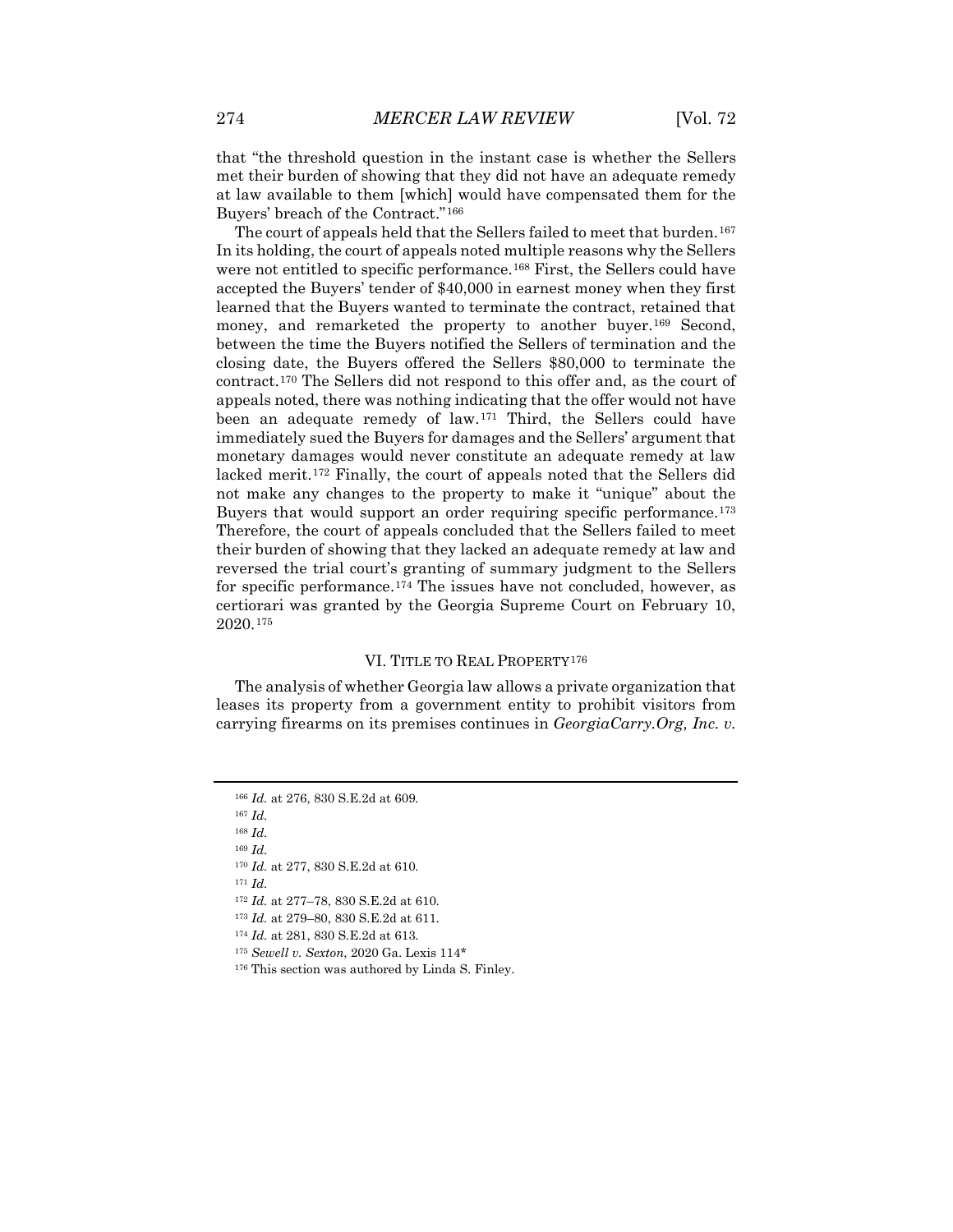*Atlanta Botanical Garden, Inc*. (GeorgiaCarry III)[177](#page-21-0) The case has an extended appellate history, having earlier been before the Georgia Supreme Court<sup>[178](#page-21-1)</sup> and the Georgia Court of Appeals.<sup>[179](#page-21-2)</sup> During the Survey period, the matter came back before the supreme court to review the court of appeals' affirmation of a trial court order holding that Atlanta Botanical Garden, Inc. (the Garden) could deny entrance to armed guests.[180](#page-21-3)

The City of Atlanta (the City) owns the property which it leased to the Garden. Phillip Evans (Evans), a member of GeorgiaCarry.Org, Inc. (GeorgiaCarry), a gun rights organization, visited the Garden carrying a handgun in a holster on his waistband. Evans was stopped by an employee of the Garden and was advised that weapons were prohibited and he was escorted off the property.[181](#page-21-4) Evans and GeorgiaCarry filed suit seeking interlocutory relief based on O.C.G.A. § 16-11-127(c)<sup>[182](#page-21-5)</sup> and declaratory judgment that the Garden, as a lessee of the city, was covered by the statute.[183](#page-21-6) The trial court dismissed the suit, and on appeal the Georgia Supreme Court affirmed in part and reversed in part and returned the matter to the trial court.<sup>[184](#page-21-7)</sup>

On remand, the trial court granted summary judgment to the Garden on the basis that the Garden's property was private property and, therefore, it could prohibit guns.[185](#page-21-8) Evans and GeorgiaCarry contended that since the property was owned by the City of Atlanta, the Gardens should be considered public for the purposes of the statute.<sup>[186](#page-21-9)</sup> In its review of the trial court order, the court of appeals found that when the City conveyed the leasehold interest to the Garden, the Garden's leasehold estate "is severed from the fee," and thereafter classified as

<sup>177</sup> 306 Ga. 829, 834 S.E.2d 27 (2019).

<span id="page-21-1"></span><span id="page-21-0"></span><sup>178</sup> Georgiacarry.Org, Inc. v. Atlanta Botanical Garden, Inc. (GeorgiaCarry I), 299 Ga. 26, 785 S.E.2d 874 (2016).

<span id="page-21-2"></span><sup>179</sup> Georgiacarry.Org, Inc. v. Atlanta Botanical Garden, Inc. (GeorgiaCarry II), 345 Ga. App. 160, 812 S.E. 527 (2018); *see also*, Finley, Linda S., Survey of Georgia Real Property Law, 70 Mercer L. Rev.209, 215 (2018) for further discussion regarding the Court of Appeals decision.

<sup>180</sup> *GeorgiaCarry II*, 345 Ga. App. at 163–64; 834 S.E.2d at 530.

<sup>181</sup> *GeorgiaCarry III*, 306 Ga. at 831, 834 S.E.2d at 30.

<span id="page-21-6"></span><span id="page-21-5"></span><span id="page-21-4"></span><span id="page-21-3"></span><sup>182</sup> O.C.G.A. § 16-11-127(c) (2020). This statute authorizes those with gun licenses to carry weapons at any location not excluded in the statute. O.C.G.A. § 16-11-127(b) (2020) identifies the prohibited places as government buildings, courthouses, jails and prisons, places of worship (except where allowed by the governing body of the church), state mental health facilities, nuclear power plants and polling places.

<span id="page-21-7"></span><sup>183</sup> *GeorgiaCarry I*, 299 Ga. at 26, 785 S.E.2d at 874

<span id="page-21-9"></span><span id="page-21-8"></span><sup>184</sup> *Id.*

<sup>185</sup> *GeorgiaCarry II*, 345 Ga. App. at 160, 812 S.E.2d at 528.

<sup>186</sup> *Id.* at 162, 812 S.E.2d at 529.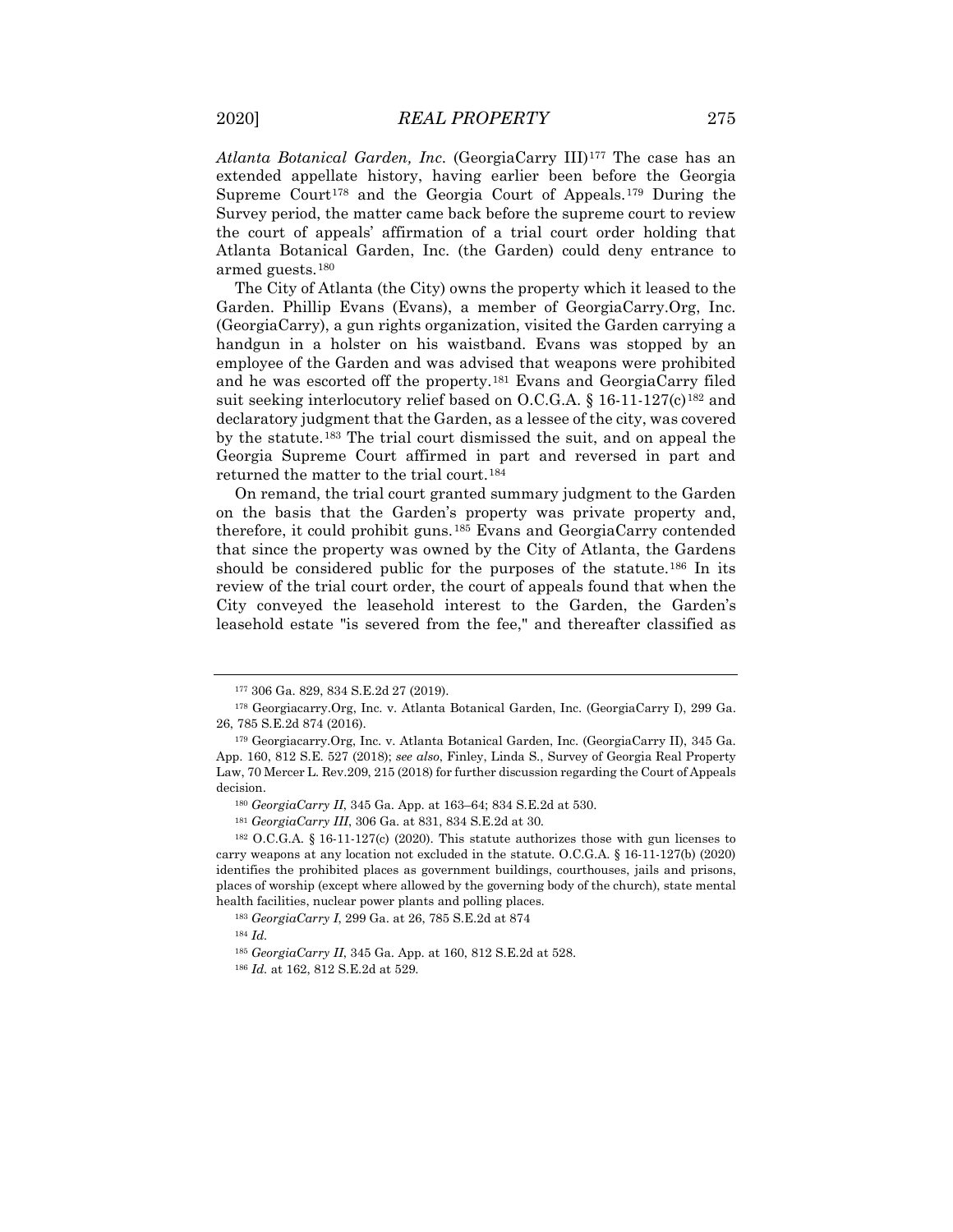private property so that the Garden could make its decision to ban firearms.<sup>[187](#page-22-0)</sup>

The supreme court narrowed its review of the case to "whether O.C.G.A. § 16-11-127(c) permits a private organization that leases property owned by a municipality to prohibit the carrying of firearms on the leased premises."[188](#page-22-1) The court analyzed whether the Garden property was public or private.<sup>[189](#page-22-2)</sup> "[P]roperty may be considered 'private' only if the holder of the present estate in the property is a private person or entity."[190](#page-22-3) Because the City is a public entity, "if it is the holder of the present estate, then the leased premises is not private property within the meaning of the statute because property owned by a municipality is not 'private property'" and the Garden had no right to exclude firearms on the leased premises. [191](#page-22-4) But, if the terms of the lease with the City provided that, "the Garden holds the present estate in the property, then the property is 'private property,'" and the Garden as a private property owner can exclude its visitors from carrying firearms on the premises.[192](#page-22-5)

A lease can create one of two types of rights in the property in favor of the tenant. If the lease limits tenants use to possess and enjoy the use of the property, "no estate passes out of the landlord and the tenant has only a usufruct."[193](#page-22-6) "A usufruct has been referred to as merely a license in real property, which is defined as authority to do a particular act or series of acts on land of another without possessing any estate or interest therein."[194](#page-22-7) A lease which provides a fixed term may also create an estate for years. "An estate for years is one which is limited in its duration to a period which is fixed or which may be made fixed and certain."[195](#page-22-8) An estate for years allows the lessee the right to use the leased property in any manner lessee chooses as long as the property or the party which is entitled to the remainder or reversion interest is not injured by such use.[196](#page-22-9) As such, the tenant of an estate for years is treated as the owner of the property during the life of the estate.[197](#page-22-10)

<span id="page-22-1"></span><span id="page-22-0"></span><sup>187</sup> *Id.* (citing Delta Airlines, Inc. v. Coleman, 219 Ga. 12, 16(1), 131 S.E.2d 768 (1963)).

<sup>188</sup> 306 Ga. at 829, 834 S.E.2d at 29.

<sup>189</sup> *Id.* at 830, 834 S.E.2d at 29.

<sup>190</sup> *Id.* 

<sup>191</sup> *Id.*

<sup>192</sup> *Id.*

<sup>193</sup> O.C.G.A. § 44-7-1 (a) (2019).

<span id="page-22-10"></span><span id="page-22-9"></span><span id="page-22-8"></span><span id="page-22-7"></span><span id="page-22-6"></span><span id="page-22-5"></span><span id="page-22-4"></span><span id="page-22-3"></span><span id="page-22-2"></span><sup>194</sup> 306 Ga. at 838, 834 S.E.2d at 34; citing Jekyll Dev. Assoc., L.P. v. Glynn County Bd. of Tax Assessors, 240 Ga. App. 273, 523 S.E.2d 370 (1999).

<sup>195</sup> O.C.G.A. § 44-6-100 (2019).

<sup>196</sup> O.C.G.A. § 44-6-103 (2019).

<sup>197</sup> 306 Ga. at 838, 834 S.E.2d at 35.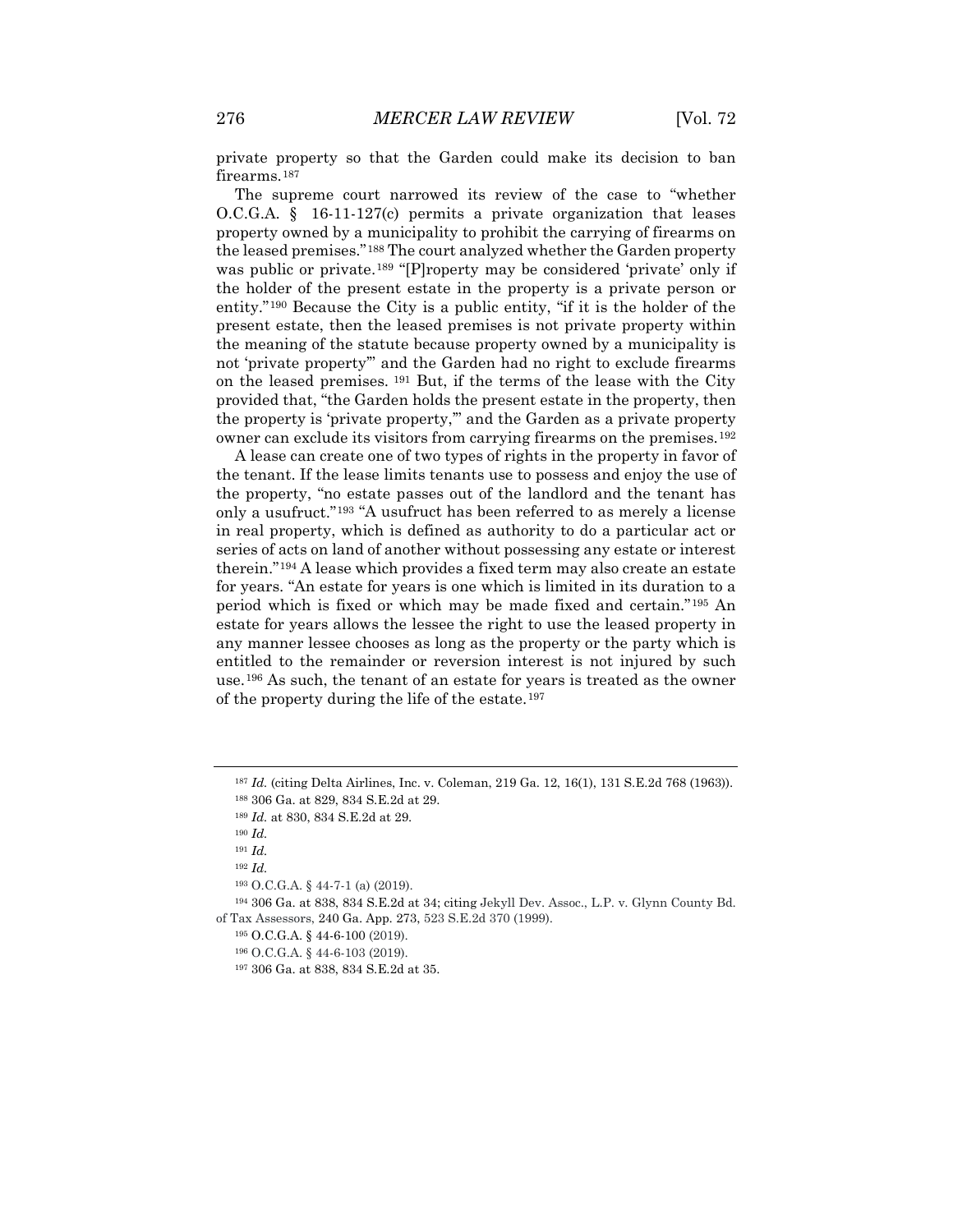A usufruct is not considered an estate in real property under Georgia law . . . [and] during the term of a usufruct, the landlord continues to hold the present estate in the property. By contrast, if the lease terms create an estate for years, the present estate in the property passes from the landlord/grantor to the tenant/grantee for the duration of the lease, and the tenant/grantee is treated by our law as the owner of the property for that period of time.[198](#page-23-0)

The court's analysis comes down to one thing: what were the terms of the lease? Because the lease was not made a part of the record on appeal and a determination based on the second theory would require a review of the lease terms, the supreme court held that summary judgment in the trial court was improper and reversed and remanded the case to the court of appeals.[199](#page-23-1) We will surely see more of this case in the future.

### VII. TAXATION OF REAL PROPERTY[200](#page-23-2)

Valuation of real property for taxing purposes is a repeated hot topic for taxpayers as tax assessments have a habit of increasing each year. In *Dekalb County Board of Tax Assessors v. CWS Brookhaven, LLC*,[201](#page-23-3) the court of appeals consolidated two cases where the Dekalb County Board of Tax Assessors (the Board) challenged the trial court's grant of taxpayers' motions for summary judgment.[202](#page-23-4) Specifically, each of the matters appealed involved apartment complexes in which the assessed values were greatly increased from previous years. CWS SGARR Brookhaven, LLC (CWS) owned an apartment complex consisting of 57 "Class B" units located in "neighborhood 7051" of Dekalb County. In 2016, the value of the property was assessed at \$57,903,500. CWS appealed that assessment to the County Board of Equalization (BOE) which set the value of that property to \$57,903,500. CWS did not appeal and paid its taxes on the assessed value. In 2017, the Board conducted an analysis of all the "Class B" apartment complexes that sold in 2016 and determined that it had greatly undervalued the CWS property. As part of its reevaluation process, the Board retained a commercial property appraiser to conduct an on-site inspection of the property and render an opinion of value. The result was that assessed value of the property increased to \$69,753,371. CWS was unsuccessful in its appeal to the BOE and then appealed that decision to the superior court.[203](#page-23-5)

<sup>198</sup> *Id.* at 838–39, 834 S.E.2d at 35.

<span id="page-23-1"></span><span id="page-23-0"></span><sup>199</sup> *Id.* at 842, 834 S.E.2d at 37.

<span id="page-23-2"></span><sup>200</sup> This section was authored by Linda S. Finley.

<span id="page-23-4"></span><span id="page-23-3"></span><sup>201</sup> 352 Ga. App. 848, 836 S.E.2d 729 (2019).

<sup>202</sup> *Id.* at 848, 836 S.E.2d at 730.

<span id="page-23-5"></span><sup>203</sup> *Id.* at 849–50, 836 S.E.2d at 730–31.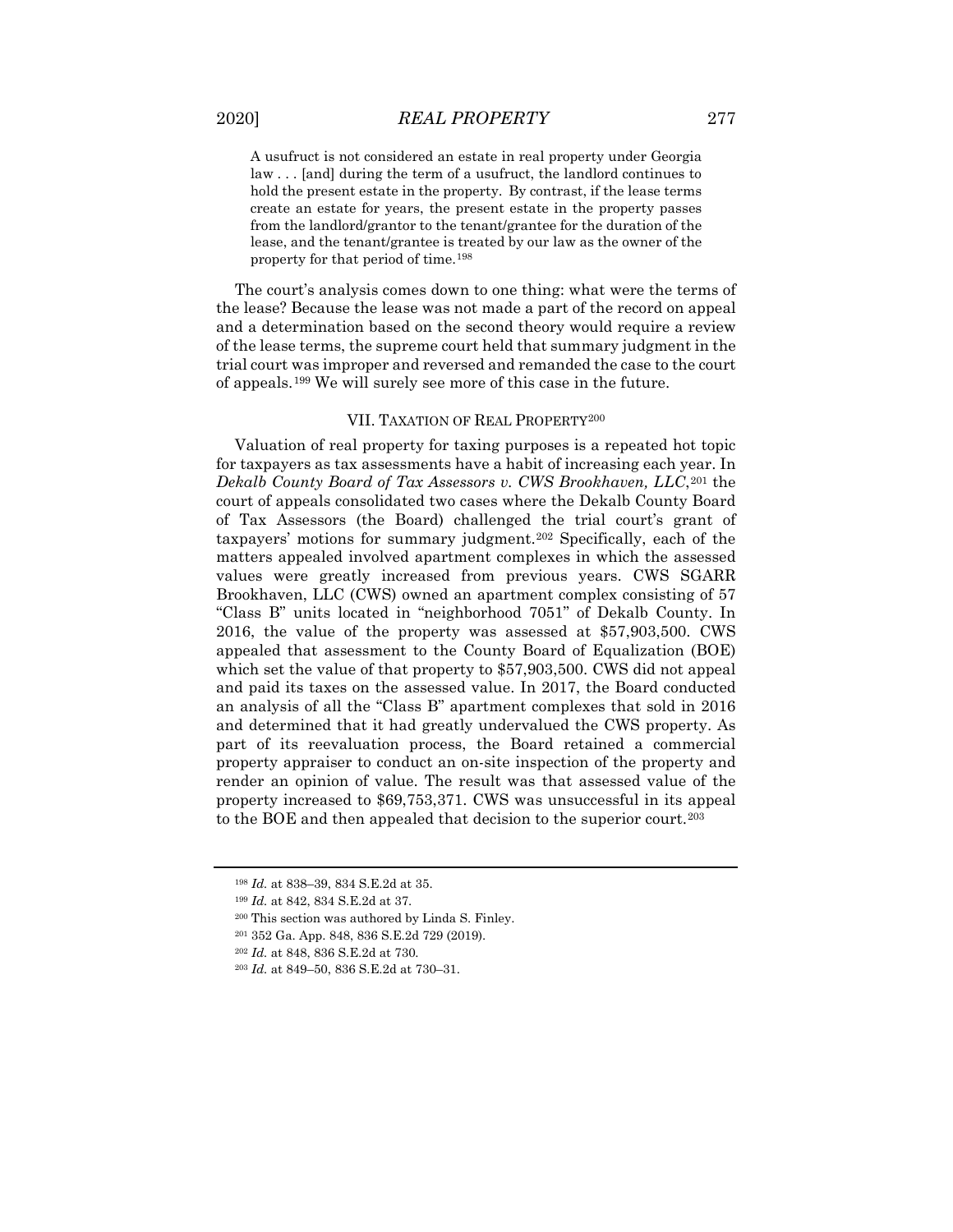Likewise, Aztec owned a "Class B" property known as the Hidden Colony Apartments, which in 2015 had been assessed a value of \$8,503,560. Similar to CWS, the Aztec property was subjected to an on-site inspection and appraisal and a reanalysis of the value of the property. The assessed value was determined to be \$22,339,565, a whopping 166% increase over the 2015 valuation. Aztec appealed to the BOE which decreased the value to \$20,339,480. Aztec also appealed to the superior court.[204](#page-24-0)

In each case, the taxpayers moved for summary judgment contending that the two year freeze to assessment increases, provided by O.C.G.A.  $§$  48-5-299 $(c)$ , <sup>[205](#page-24-1)</sup> precluded the Board from increasing the assessed value set by a BOE appeal.[206](#page-24-2) The BOE argued that the code section permitted reevaluation because an analysis of similar properties determined that the properties were significantly undervalued. The trial court granted the taxpayers' motions for summary judgment ruling that changes in comparable sales were not a "material factor" as contemplated by O.C.G.A. §  $48-5-299(c)(4)^{207}$  $48-5-299(c)(4)^{207}$  $48-5-299(c)(4)^{207}$  and therefore could not be used as a stated basis for increasing the valuations.[208](#page-24-4)

The Board contended that the trial court erred because "the plain language of O.C.G.A.  $\S$  48-5-299(c)(4) indicates that evidence of significantly increased sales prices of like properties can, as a matter of law, constitute a material factor authorizing a reassessment within two years of a judicial determination of valuation."[209](#page-24-5) That is, because the statute is clear and the language of the statute does not exclude "market conditions" as a material factor affecting the fair market value of the property, there should not be a limitation in the definition of factors.<sup>[210](#page-24-6)</sup>

In affirming the trial court in each case, the appellate court stood by the long-time axiom of statute interpretation to "'presume that the [Georgia] General Assembly meant what it said and said what it meant"<sup>[211](#page-24-7)</sup> as well as previous interpretations of the purpose O.C.G.A. § 48-5-299(c) to "'limit the circumstances in which a board of tax assessors could raise the value of real property for the two consecutive years following an appeal wherein the board of equalization or the

<span id="page-24-0"></span><sup>204</sup> *Id.* at 850, 836 S.E.2d at 731.

<span id="page-24-1"></span><sup>205</sup> O.C.G.A. § 48-5-299(c) (2020).

<span id="page-24-2"></span><sup>206</sup> *Dekalb County*, 352 Ga. App at 850, 836 S.E.2d at 731.

<sup>207</sup> O.C.G.A. § 48-5-299(c)(4)

<span id="page-24-5"></span><span id="page-24-4"></span><span id="page-24-3"></span><sup>208</sup> *Dekalb County*, 352 Ga. App at 850, 836 S.E.2d at 731.

<span id="page-24-6"></span><sup>209</sup> *Id.* at 850–51, 836 S.E.2d at 731.

<span id="page-24-7"></span><sup>211</sup> *Id.*(citing Deal v. Coleman, 294 Ga. 170, 751 S.E.2d 337 (2013)).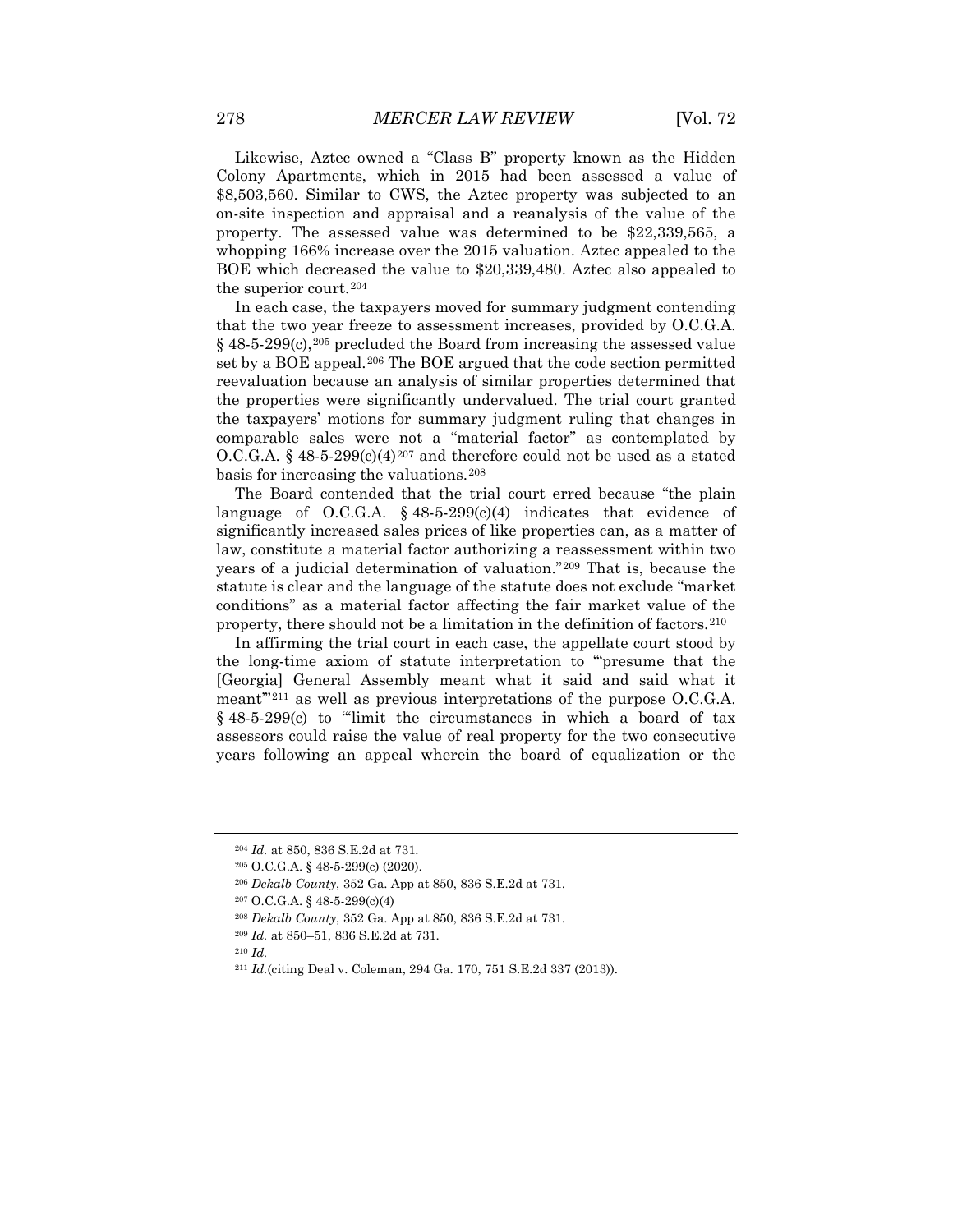superior court determined the value of such property."<sup>[212](#page-25-0)</sup> Using this precedent, the court applied the rule of "ejusdem generis," which prescribes that

when a statute of exception thereto enumerates by name or description several particular things and then concludes with a general term of enlargement—such as "other factors"—the term of enlargement "is to be construed as being . . . of the same kind of class with things specifically named unless, of course, there is something to show that a wider sense was intended."[213](#page-25-1)

That is, that absent a showing that the reassessment falls within an exception set out in O.C.G.A. § 48-5-299, it cannot be increased for the next two successive years. [214](#page-25-2) The court's analysis led to its application of rules of statutory interpretations and reading O.C.G.A.  $\S$  48-5-299(c)(4) to determine that the "other material factors" contemplated by the statute must meet two requirements: (1) the factors must be such that they could be revealed by an on-site inspection; and (2) the factors much be specific to the particular piece of property at issue.[215](#page-25-3) A change in market conditions or a rise in property values in a particular neighborhood is not discernable from an on-site inspection and neither is such a factor specific to a particular piece of property.<sup>[216](#page-25-4)</sup> Accordingly, the appellate court held that the factors set out by the county were insufficient to support its position.[217](#page-25-5)

The second contention of the Board was that the court's interpretations of O.C.G.A.  $\S$  48-5-299(c)(4) would force the Board to violate constitutional and statutory law regarding geographic uniformity of assessments.[218](#page-25-6) The appellate court held that the Board's arguments were without merit and that the reassessment procedures of the BOE to arrive at fair market value of a specific property satisfied the constitutionally-mandated duty to maintain a uniform tax digest and to

<span id="page-25-0"></span><sup>212</sup> *Id.* (citing Mundell v. Chatham County Bd. of Tax Assessors, 280 Ga. App. 389. 634 S.E.2d 180 (2006)).

<span id="page-25-1"></span><sup>213</sup> *Id.* at 852, 836 S.E.2d at 732 (citing Montgomery County v. Hamilton, 337 Ga. App. 500, 788 S.E.2d 89 (2016)).

<span id="page-25-2"></span><sup>&</sup>lt;sup>214</sup> The exceptions include (failure to attend the appeal hearing or provide the BOE with written evidence supporting the taxpayer's opinion of value; (2) filing a return at a different valuation during the successive two years; (3) filing an appeal pursuant to O.C.G.A. § 48-5-311 (2020) during the two successive tax years; and (4) as relevant to the appeal. *Id.* at 852, 836 S.E.2d at 732.

<span id="page-25-6"></span><span id="page-25-5"></span><span id="page-25-4"></span><span id="page-25-3"></span><sup>215</sup> *Id.* at 853, 836 S.E.2d at 732 (citing Center for a Sustainable Coast v. Coastal Marshlands Protections Comm., 248 Ga. 736, 670 S.E.2d 429 (2008)).

<sup>216</sup> *Id.* at 855, 836 S.E.2d at 733.

<sup>217</sup> *Id.*, 836 S.E.2d at 733–34.

<sup>218</sup> *Id.*, 836 S.E.2d at 734.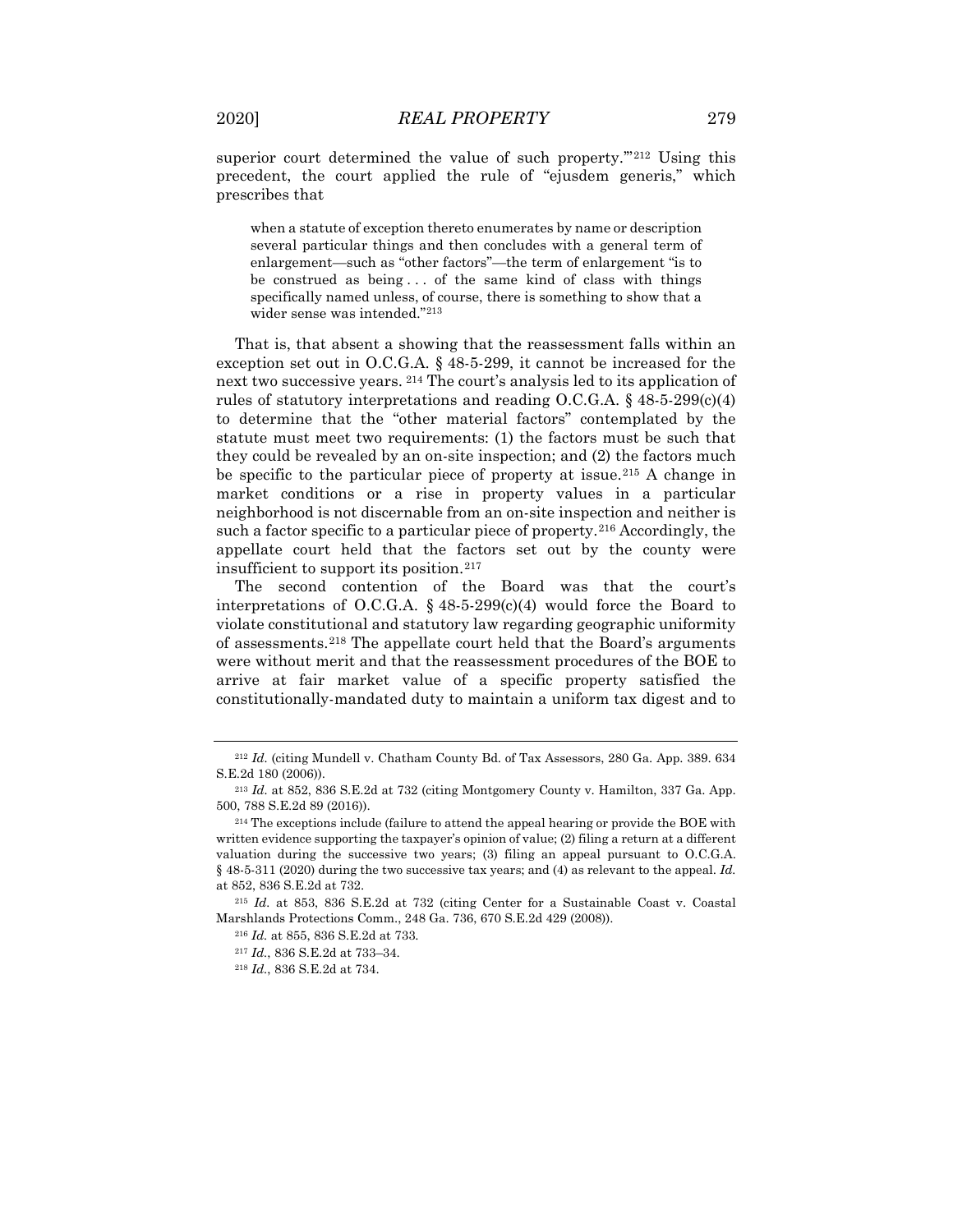protect taxpayers from uncertainty within the two years following appeal.[219](#page-26-0)

### VIII. TRESPASS AND NUISANCE<sup>[220](#page-26-1)</sup>

*Floyd v. Chapman*[221](#page-26-2) concerned a dispute over a gravel driveway constructed by the Floyds over land owned by Chapman.[222](#page-26-3) The Floyds were gifted their land from Mr. Floyd's stepmother (the stepmother). The Floyd's built a house on the land and, although the land contained road frontage, they avoided constructing a new path to connect their home to the road by using an old logging road which ran across their property as well as property retained by the stepmother. The Floyd's improved the path and hauled gravel onto it and installed an access gate on the driveway. The stepmother also granted the Floyds an easement so utilities could be installed to the Floyd home, but the Floyds did not seek an easement for their driveway believing they had the legal right to use the land.[223](#page-26-4)

In 2014, the stepmother told the Floyds that she intended to sell the remainder of the property she held, and Mr. Floyd told her that the driveway crossed her property and asked for an easement. The stepmother failed to take any action and in 2017 she sold the remainder of the land to Chapman "subject to all easements for roads and utilities in use or of record."[224](#page-26-5) After being unable to work out an agreement for use of the driveway, the Floyds filed suit seeking a private right of way over Chapman's property. Chapman counterclaimed for trespass and sought an injunction to prevent the Floyds from using the driveway for travel or for the underground utility lines.<sup>[225](#page-26-6)</sup> After a bench trial, the court found that the Floyds had not established a prescriptive right of way because they failed to show evidence of use for a period of twenty years. The court further found that the Floyds had trespassed on Chapman's land and ordered the Floyds to remove the access gate and underground utility lines.[226](#page-26-7)

In upholding the trial court's order, the court of appeals reviewed law concerning prescriptive title and related theories.[227](#page-26-8) The key to obtaining title by prescription is whether there is uninterrupted use for a period of

<span id="page-26-0"></span><sup>219</sup> *Id.* at 856, 836 S.E.2d at 734.

<span id="page-26-1"></span><sup>220</sup> This section is authored by Linda S. Finley.

<sup>221</sup> 353 Ga. App. 434, 838 S.E.2d 99 (2020).

<span id="page-26-2"></span><sup>222</sup> *Id.* at 434, 838 S.E.2d at 101–02.

<span id="page-26-4"></span><span id="page-26-3"></span><sup>223</sup> *Id.* at 435, 838 S.E.2d at 102.

<span id="page-26-6"></span><span id="page-26-5"></span><sup>224</sup> *Id.*

<sup>225</sup> *Id.* at 435–36, 838 S.E.2d at 102–03.

<sup>226</sup> *Id.* at 436, 838 S.E.2d at 103.

<span id="page-26-8"></span><span id="page-26-7"></span><sup>227</sup> *Id.*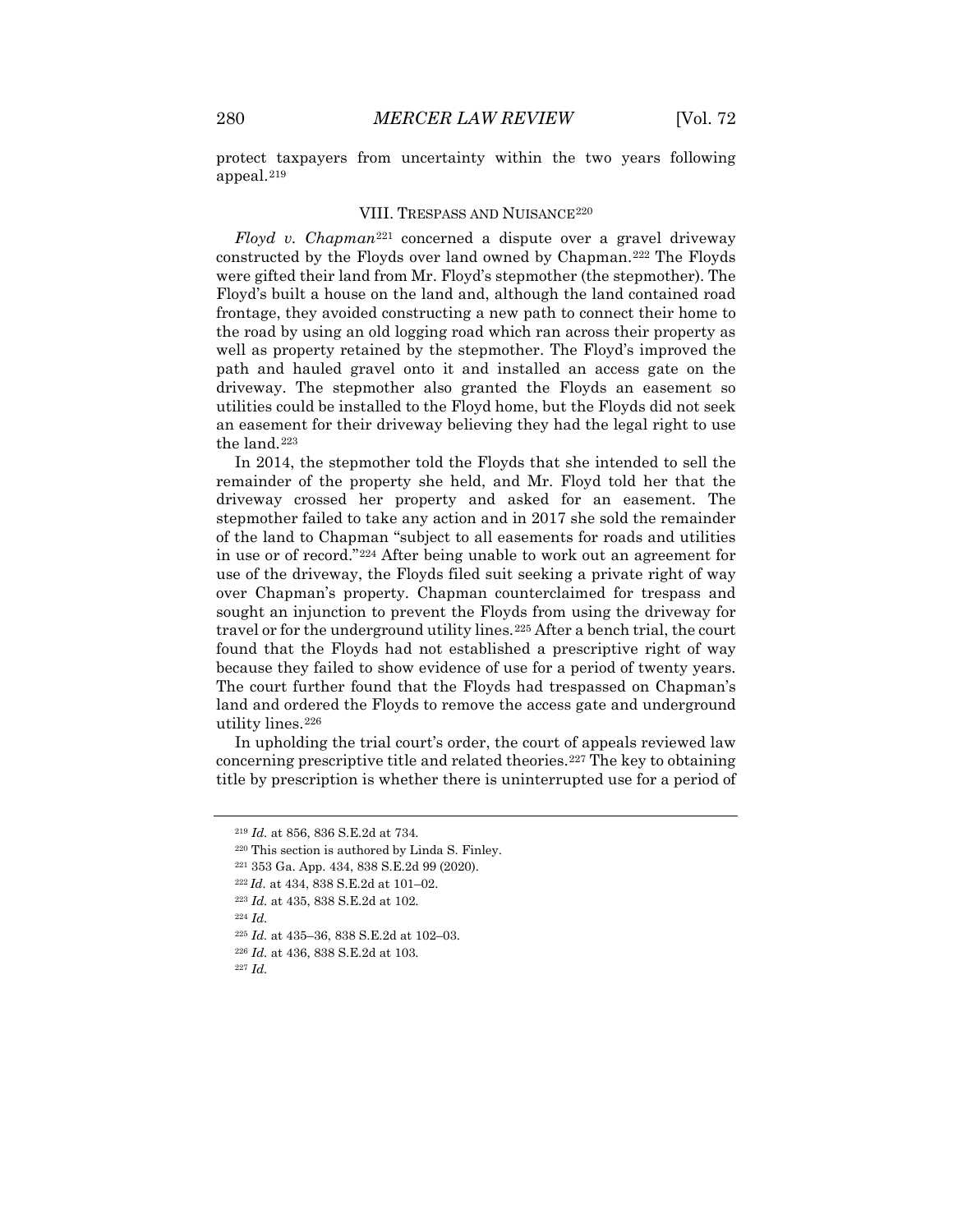seven years through improved land or by twenty years through wild lands.[228](#page-27-0) The trial court found that Chapman's property consisted of wild land and not improved land.<sup>[229](#page-27-1)</sup> The Floyds having built their road in 2006 could not show a twenty year period to obtain prescriptive title.<sup>[230](#page-27-2)</sup>

The appeals court next examined whether the Floyds had obtained a private way over Chapman's land.[231](#page-27-3) To establish a private way a party must show:

(1) that they, or a predecessor in title, had been in uninterrupted use of the alleged private way for the period of time required by OCGA § 44-9-1; (2) that the private way is no more than twenty feet wide, and that it is the same twenty feet originally appropriated; and (3) that they have kept the private way in repair during the period of uninterrupted use . . . . [a] claim of prescriptive title requires proof that the possession did not originate in fraud and was (1) public; (2) continuous; (3) exclusive; (4) uninterrupted; (5) peaceable; and (6) accompanied by a claim of right. The use must also be adverse rather than permissive.[232](#page-27-4)

After confirming the trial court's order to remove the gate was proper because the Floyds had no prescriptive easement for the driveway and had therefore trespassed onto Chapman's land, the court of appeals went on to review the trial court's findings concerning the utility lines and reversed the trial court's decision on that issue.[233](#page-27-5) The easement that the stepmother granted to the utility company was broad in scope and the language in the deed to Chapman specifically stated that Chapman took the land "subject to all easements for roads and utilities in use or of record."[234](#page-27-6) The court therefore held that a valid easement existed as to the powerlines and that the lines were not a trespass upon Chapman's property and could remain in place.[235](#page-27-7)

In *Rouse v. City of Atlanta,[236](#page-27-8)* the appellate court analyzed whether the City of Atlanta (City) committed trespass against a property owner by virtue of an unknown deeply buried sewer line on the homeowner's property and whether the property was "dedicated" to the City.[237](#page-27-9)

<sup>230</sup> *Id.*

<sup>228</sup> *Id.* (citing O.C.G.A. § 44-9-1 (2020)).

<span id="page-27-2"></span><span id="page-27-1"></span><span id="page-27-0"></span><sup>229</sup> *Id.* at 437, 838 S.E.2d at 104.

<span id="page-27-4"></span><span id="page-27-3"></span><sup>231</sup> *Id.* at 436–37, 838 S.E.2d at 103.

<span id="page-27-5"></span><sup>233</sup> *Id.* at 439, 838 S.E.2d at 105.

<span id="page-27-6"></span><sup>234</sup> *Id.* at 435, 838 S.E.2d at 102.

<span id="page-27-7"></span><sup>235</sup> *Id.* at 439, 838 S.E.2d at 105.

<span id="page-27-8"></span><sup>236</sup> 353 Ga. App. 542, 839 S.E.2d 8 (2020).

<span id="page-27-9"></span><sup>237</sup> *Id.* at 542, 839 S.E.2d at 10.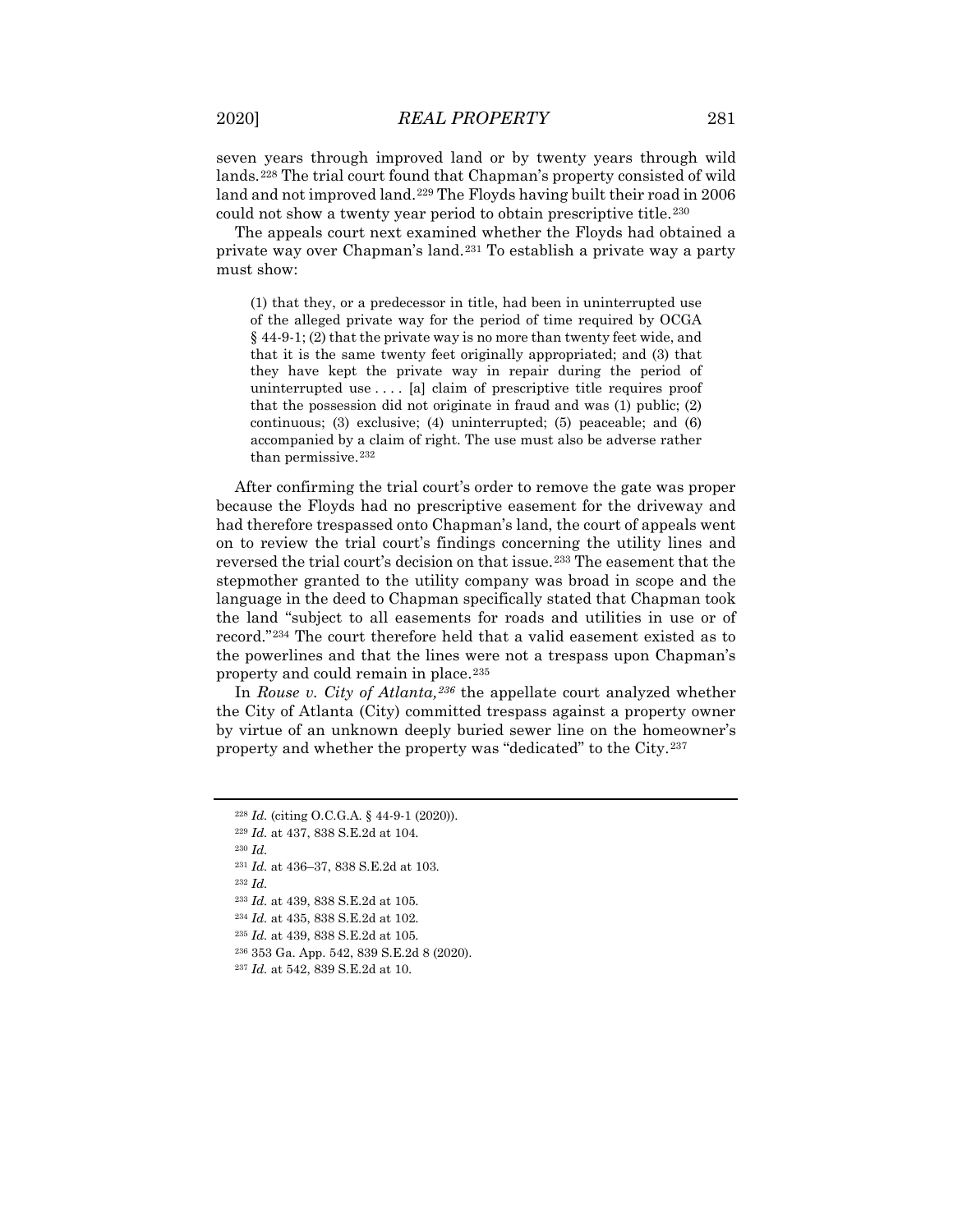The facts were that, in 2012, Rouse purchased a home in Atlanta which was built in 2004. Rouse did not know of the sewer line, which traversed the property, and there was no instrument of record which showed an easement for the line, nor was there any outward appearance that a sewer line existed. In 2017, Rouse contracted to sell the property for \$380,000. During the closing process the sewer line was discovered between seventeen and thirty feet below the surface of the property. The sale fell through and the evidence displayed that the existence of the sewer line lowered the value of the property to \$10,000.<sup>[238](#page-28-0)</sup>

Rouse filed an action against the City for trespass, nuisance, and taking and inverse condemnation. He also sought an award of special damages and attorney's fees. Rouse filed a motion for summary judgment in the trial court on the grounds that the City had no recorded easement to permit the sewage pipe to traverse his property; the facts of the case did not give rise to a prescriptive easement or dedication; and alternatively he should be awarded compensation for the taking of his property. The City also filed its motion for summary judgment on the grounds that the City had continuously maintained and repaired the pipe since 1896, therefore the portion of Rouse's land traversed by the sewage pipe was impliedly dedicated to the City.[239](#page-28-1) The trial court granted the City's motion and denied Rouse's motion.[240](#page-28-2)

The court of appeals held that the trial court erred in granting the City's motion for summary judgment because the evidence was inadequate to prove that the land in question was dedicated to the City, stating that "[d]edication is the setting aside of land by the owner for a public use."[241](#page-28-3) Land can be dedicated for public use either expressly or by the actions of the owner.[242](#page-28-4) After the land is dedicated and used by the public, the owner cannot afterwards reappropriate the land to his private use.[243](#page-28-5) The City's burden of proof was to show either express or implied dedication of the land by Rouse, or Rouse's acquiescence of its use by the public.[244](#page-28-6)

The record showed that the sewage pipe was constructed in the late 1800s and was being actively used by the City as part of its sewer system. The record was unclear whether the property owner at the time of the construction constructed the pipe for his own use or gave the City

<sup>238</sup> *Id.* at 543, 839 S.E.2d at 11.

<sup>239</sup> *Id.* 

<sup>240</sup> *Id.*

<span id="page-28-6"></span><span id="page-28-5"></span><span id="page-28-4"></span><span id="page-28-3"></span><span id="page-28-2"></span><span id="page-28-1"></span><span id="page-28-0"></span><sup>241</sup> *Id.* at 543–44, 839 S.E.2d at 11 (citing *Lowry v. Rosenfeld*, 213 Ga. 60, 96 S.E.2d 581 (1957)).

<sup>242</sup> *Id.* at 544, 839 S.E.2d at 11

<sup>243</sup> *Id.* (citing O.C.G.A. § 44-5-230 (2020)).

<sup>244</sup> *Id.*, 839 S.E.2d at 11–12.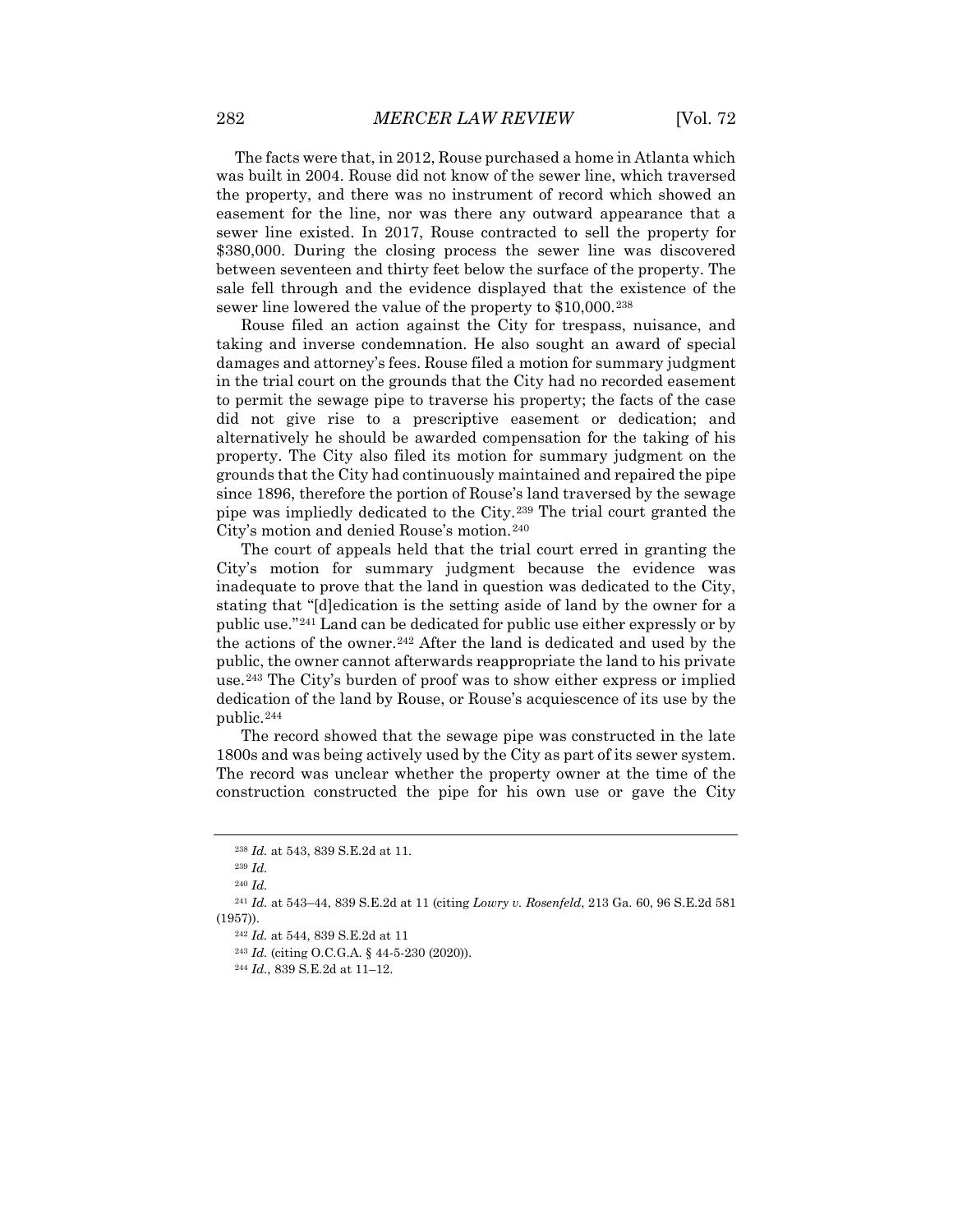permission to construct it, and there is no recorded easement in the county land records. The City conceded that it was unknown whether the 1800s property owner constructed the sewer pipe or whether he allowed the pipe to be constructed on the property. Further, the only evidence to support the allegations in the City's claims that it had continuously maintained and repaired the pipe since 1896 was the record of a single inspection in 2011.[245](#page-29-0) Accordingly, although the City proved that it was actively using the sewer pipe, the court concluded that the City could not prove dedication of the property because it could not meet its burden to show facts that clearly indicated that an owner meant to abandon his personal dominion over the property and to dedicate it to public use.[246](#page-29-1) That is, evidence of a sole inspection during the 100-year plus life of the sewage pipe was insufficient to prove dedication and the trial court was reversed.[247](#page-29-2)

The court of appeals next turned to Rouse's arguments that the trial court erred in denying his motion for summary judgment on his claims for trespass, nuisance, inverse condemnation, and attorney's fees.<sup>[248](#page-29-3)</sup> Trespass is any wrongful interference with an owner's right to exclusive use and the benefit of the property and is a voluntary and intentional act. Key to this matter is, to maintain an action for trespass, a party must show either that he is the true owner with legal title or that he was in possession at the time of the trespass.[249](#page-29-4) Here, a question of fact remained as to whether property had been dedicated to the City's use. If so, then there was no trespass. Because a question of fact remained, the trial court did not err in denying Rouse's motion on this claim.[250](#page-29-5)

In examining Rouse's claim for nuisance, the court of appeals concluded that a municipality can be liable for nuisance when it, among other things, maintains a sewer system which damages or inconveniences the property.[251](#page-29-6)

To state a claim for nuisance against a municipality, a plaintiff must establish that (1) the city's conduct was egregious enough to exceed mere negligence, (2) the resulting continuous or repetitious dangerous condition was of some duration, and (3) the city failed to correct the

- <span id="page-29-2"></span><sup>247</sup> *Id.* at 545–46, 839 S.E.2d at 12–13.
- <span id="page-29-3"></span><sup>248</sup> *Id.* at 546, 839 S.E.2d at 12.
- <span id="page-29-4"></span><sup>249</sup> *Id.*, 839 S.E.2d at 13.
- <span id="page-29-6"></span><span id="page-29-5"></span><sup>250</sup> *Id.* at 546–47, 839 S.E.2d at 13.
- <sup>251</sup> *Id.* at 547, 839 S.E.2d at 13.

<span id="page-29-0"></span><sup>245</sup> *Id.* at 544–45, 839 S.E.2d at 12.

<span id="page-29-1"></span><sup>246</sup> *Id.* at 545, 839 S.E.2d at 12.